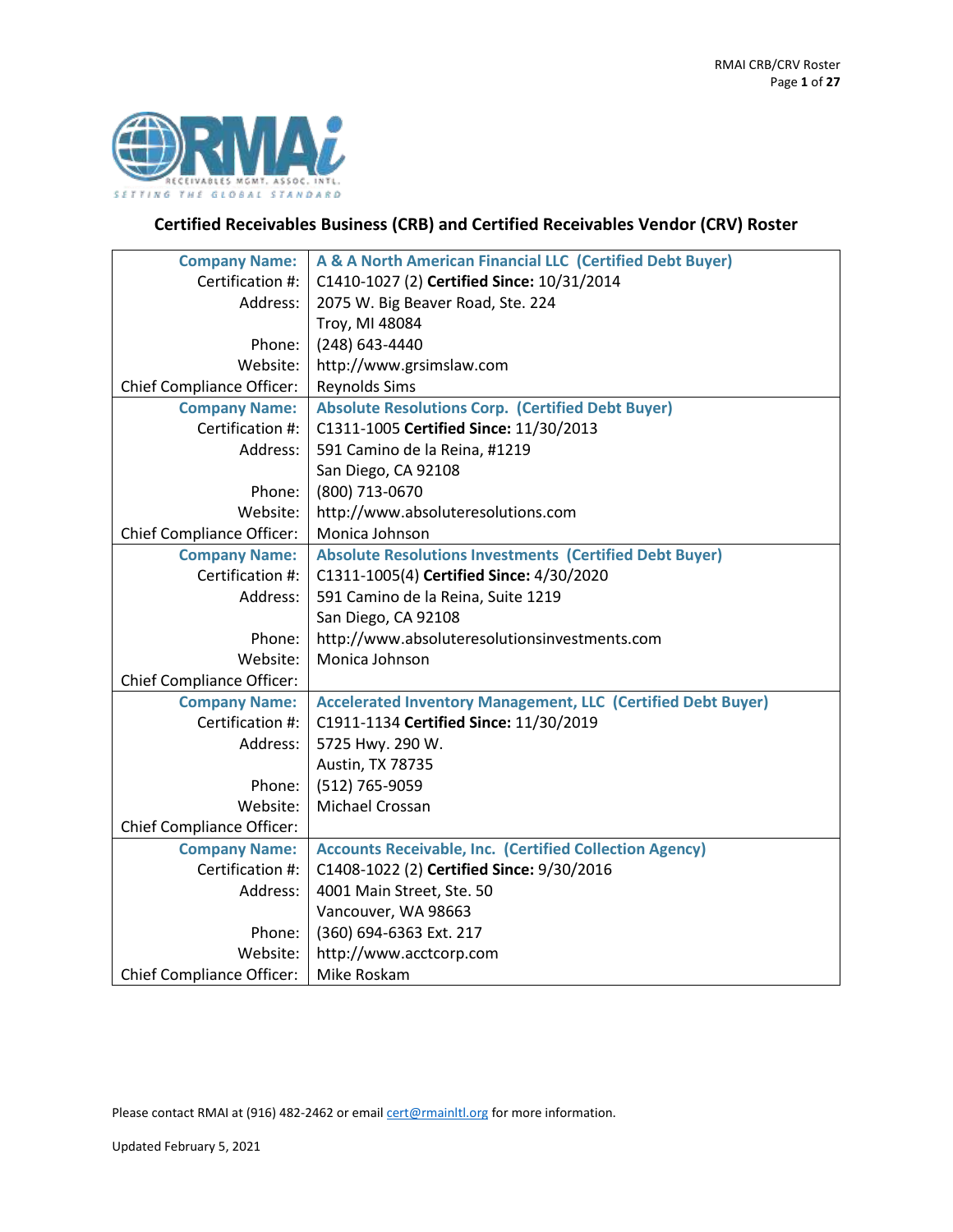| <b>Company Name:</b>             | <b>Acctcorp International, Inc. (Certified Debt Buyer)</b>        |
|----------------------------------|-------------------------------------------------------------------|
| Certification #:                 | C1408-1022 Certified Since: 8/31/2014                             |
| Address:                         | 4001 Main Street, Suite 50                                        |
|                                  | Vancouver, WA 98663                                               |
| Phone:                           | (360) 694-6363 Ext 217                                            |
| Website:                         | http://www.acctcorp.com                                           |
| <b>Chief Compliance Officer:</b> | Michael A. Roskam                                                 |
| <b>Company Name:</b>             | <b>Admin Recovery, LLC (Certified Collection Agency)</b>          |
| Certification #:                 | C1707-1107 Certified Since: 7/31/2017                             |
| Address:                         | 6225 Sheridan Drive, Suite 118                                    |
|                                  | Williamsville, NY 14221                                           |
| Phone:                           | (866) 703-7961                                                    |
| Website:                         | http://www.adminrecovery.com                                      |
| <b>Chief Compliance Officer:</b> | John Touhey                                                       |
| <b>Company Name:</b>             | <b>ALCO Capital Group LLC (Certified Debt Buyer)</b>              |
| Certification #:                 | C1605-1090 (2) Certified Since: 5/31/2016                         |
| Address:                         | 225 S. Executive Drive, Suite 201                                 |
|                                  | Brookfield, WI 53005                                              |
| Phone:                           | (262) 641-3715                                                    |
| Website:                         | http://N/A                                                        |
| <b>Chief Compliance Officer:</b> | Adam Dobberstein                                                  |
| <b>Company Name:</b>             | <b>Ashley Funding Services, LLC (Certified Debt Buyer)</b>        |
| Certification #:                 | C1410-1029(8) Certified Since: 10/31/2014                         |
| Address:                         | 625 Pilot Road Ste 2                                              |
|                                  | Las Vegas, NV 89119                                               |
| Phone:                           | (864) 248-8700                                                    |
| Website:                         | http://N/A                                                        |
| <b>Chief Compliance Officer:</b> | <b>Ken Hamill</b>                                                 |
| <b>Company Name:</b>             | <b>Atlantic Credit &amp; Finance, Inc. (Certified Debt Buyer)</b> |
| Certification #:                 | C1312-1009 (4) Certified Since: 12/31/2013                        |
| Address:                         | P.O. Box 13386                                                    |
|                                  | Roanoke, VA 24033                                                 |
| Phone:                           | (540) 772-7800                                                    |
| Website:                         | http://www.atlanticcreditfinance.com                              |
| <b>Chief Compliance Officer:</b> | <b>Addison Crawford</b>                                           |
| <b>Company Name:</b>             | <b>Autovest, LLC (Certified Debt Buyer)</b>                       |
| Certification #:                 | C1512-1056 Certified Since: 12/31/2015                            |
| Address:                         | 26261 Evergreen Road, Suite 390                                   |
|                                  | Southfield, MI 48076                                              |
| Phone:                           | (248) 359-2665                                                    |
| Website:                         | http://www.autovestllc.com                                        |
| <b>Chief Compliance Officer:</b> | Lisa Soller                                                       |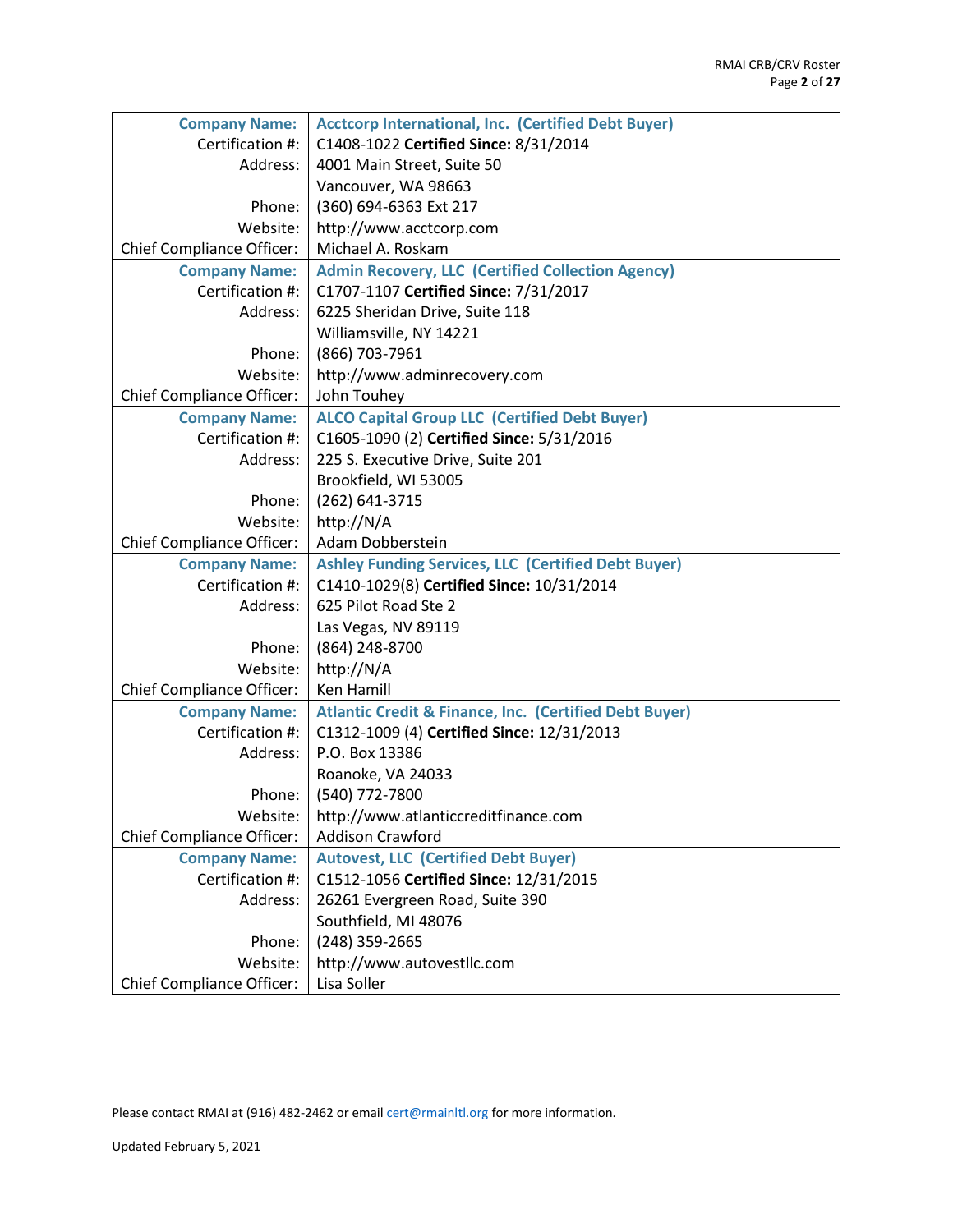| <b>Company Name:</b>             | <b>Axiom Acquisition Ventures, LLC (Certified Debt Buyer)</b>  |
|----------------------------------|----------------------------------------------------------------|
| Certification #:                 | C1812-1120 (2) Certified Since: 12/31/2018                     |
| Address:                         | 12425 Race Track Rd., Ste. 100                                 |
|                                  | Tampa, FL 33626                                                |
| Phone:                           | http://www.theaxiomgrp.com                                     |
| Website:                         | Ryan Wall                                                      |
| <b>Chief Compliance Officer:</b> |                                                                |
| <b>Company Name:</b>             | <b>BCG Equities, LLC (Certified Debt Buyer)</b>                |
| Certification #:                 | C1605-1090 (3) Certified Since: 5/31/2016                      |
| Address:                         | 225 S. Executive Drive, Suite 201                              |
|                                  | Brookfield, WI 53005                                           |
| Phone:                           | (262) 641-3715                                                 |
| Website:                         | http://N/A                                                     |
| <b>Chief Compliance Officer:</b> | Adam Dobberstein                                               |
| <b>Company Name:</b>             | <b>B-Lo, LLC (Certified Debt Buyer)</b>                        |
| Certification #:                 | C1707-1107 (2) Certified Since: 7/31/2017                      |
| Address:                         | 6225 Sheridan Drive, Suite 118                                 |
|                                  | Williamsville, NY 14221                                        |
| Phone:                           | (866) 703-7961                                                 |
| Website:                         | http://www.adminrecovery.com                                   |
| <b>Chief Compliance Officer:</b> | John Touhey                                                    |
| <b>Company Name:</b>             | <b>C &amp; E Acquisition Group, LLC (Certified Debt Buyer)</b> |
| Certification #:                 | C1411-1032 (2) Certified Since: 11/30/2014                     |
| Address:                         | 1614 E. Churchville Road, Suite 100                            |
|                                  | Bel Air, MD 21015                                              |
| Phone:                           | (410) 663-5515                                                 |
| Website:                         | http://www.ceacquisition.com                                   |
| <b>Chief Compliance Officer:</b> | David Maczka                                                   |
| <b>Company Name:</b>             | <b>CACH LLC (Certified Debt Buyer)</b>                         |
| Certification #:                 | C1410-1029(10) Certified Since: 10/31/2014                     |
| Address:                         | 6801 S. Cimarron Road, Ste. 424-H                              |
|                                  | Las Vegas, CA 89113                                            |
| Phone:                           | http://cach-llc.com                                            |
| Website:                         |                                                                |
| <b>Chief Compliance Officer:</b> |                                                                |
| <b>Company Name:</b>             | <b>CACV of Colorado, LLC (Certified Debt Buyer)</b>            |
| Certification #:                 | C1410-1029(11) Certified Since: 10/31/2014                     |
| Address:                         | 55 Beattie Place, Suite 110                                    |
|                                  | Greenville, SC 29601                                           |
| Phone:                           | (864) 248-8700                                                 |
| Website:                         |                                                                |
| <b>Chief Compliance Officer:</b> |                                                                |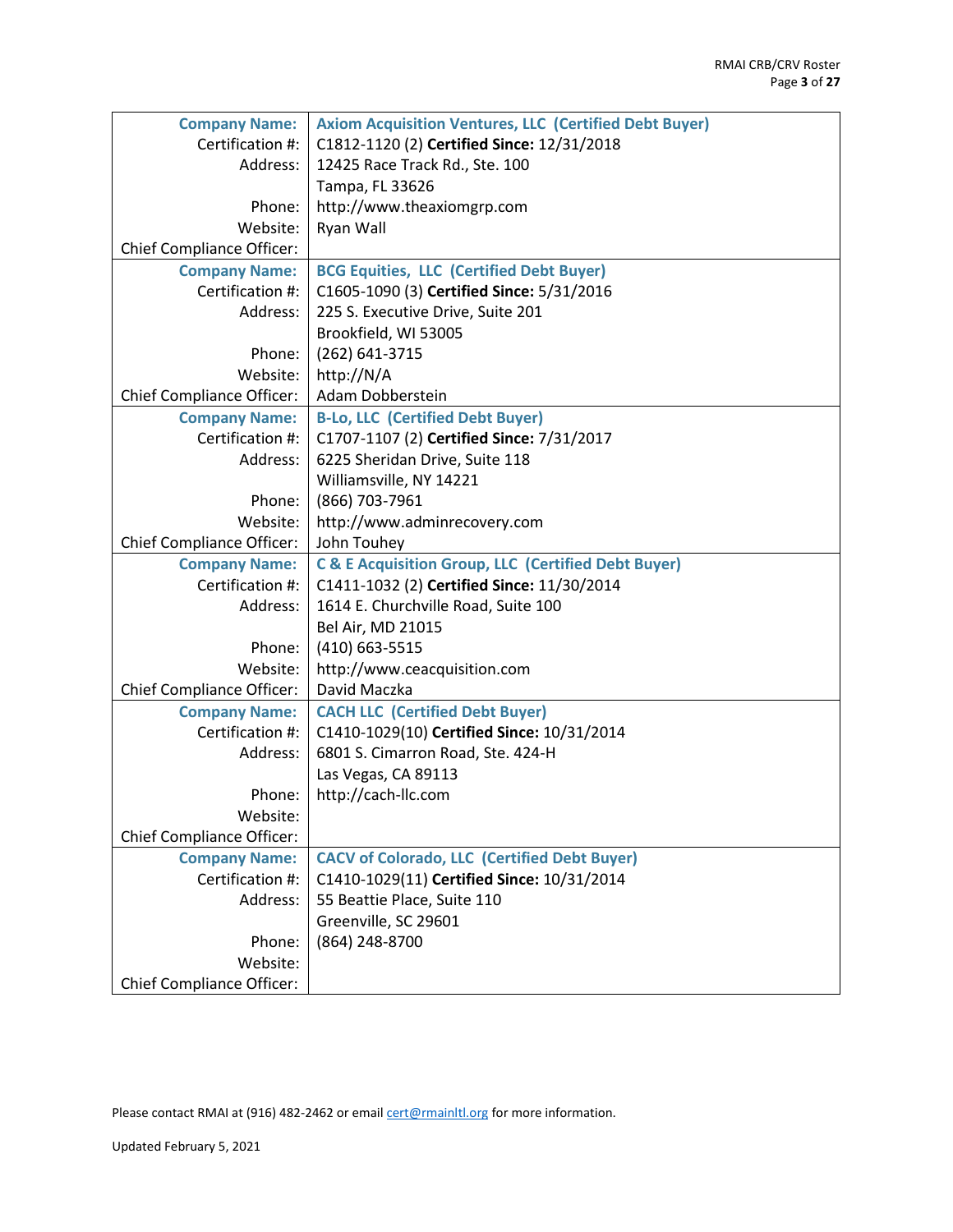| <b>Company Name:</b>             | <b>Capio (Certified Debt Buyer)</b>                                  |
|----------------------------------|----------------------------------------------------------------------|
| Certification #:                 | C1511-1050 Certified Since: 11/30/2015                               |
| Address:                         | 1745 North Brown Road, Suite 450                                     |
|                                  | Lawrenceville, GA 30043                                              |
| Phone:                           | (678) 682-3680                                                       |
| Website:                         | http://www.capiopfw.com                                              |
| <b>Chief Compliance Officer:</b> | <b>Bob Hodges</b>                                                    |
| <b>Company Name:</b>             | <b>Capital Alliance Financial, LLC (Certified Debt Buyer)</b>        |
| Certification #:                 | C1907-1129(2) Certified Since: 7/31/2019                             |
| Address:                         | 4403 Cascade Rd                                                      |
|                                  | Grand Rapids, MI 49546                                               |
| Phone:                           | (616) 940-3020                                                       |
| Website:                         | http://www.capitalalliancefinancial.com                              |
| <b>Chief Compliance Officer:</b> | Phil Stenger                                                         |
|                                  |                                                                      |
| <b>Company Name:</b>             | <b>Cascade Capital, LLC (Certified Debt Buyer)</b>                   |
| Certification #:                 | C1511-1051 Certified Since: 11/30/2015                               |
| Address:                         | 5341 Old Redwood Highway, Suite 210                                  |
|                                  | Petaluma, CA 94954                                                   |
| Phone:                           | (707) 240-4122                                                       |
| Website:                         | http://www.cascadereceivables.com                                    |
| <b>Chief Compliance Officer:</b> | Nicole Green                                                         |
| <b>Company Name:</b>             | <b>Cavalry Investments, LLC (Certified Debt Buyer)</b>               |
| Certification #:                 | C1402-1014 Certified Since: 2/28/2014                                |
| Address:                         | 500 Summit Lake Drive, Suite 400                                     |
|                                  | Valhalla, NY 10595                                                   |
| Phone:                           | (914) 347-3440 Ext. 13469                                            |
| Website:                         | http://www.cavalryportfolioservices.com                              |
| <b>Chief Compliance Officer:</b> | Anne Thomas                                                          |
| <b>Company Name:</b>             | <b>Cavalry Portfolio Services, LLC (Certified Collection Agency)</b> |
| Certification #:                 | C1402-1014 (2) Certified Since: 7/31/2016                            |
| Address:                         | 500 Summit Lake Drive, Suite 400                                     |
|                                  | Valhalla, NY 10595                                                   |
| Phone:                           | (914) 742-4382                                                       |
| Website:                         | http://www.cavalryportfolioservices.com                              |
| <b>Chief Compliance Officer:</b> | Anne Thomas                                                          |
| <b>Company Name:</b>             | <b>Cavalry SPVI, LLC (Certified Debt Buyer)</b>                      |
| Certification #:                 | C1402-1014 (3) Certified Since: 7/31/2016                            |
| Address:                         | 500 Summit Lake Drive, Suite 400                                     |
|                                  | Valhalla, NY 10595                                                   |
| Phone:                           | (914) 347-3440                                                       |
| Website:                         | http://www.cavalryportfolioservices.com                              |
| <b>Chief Compliance Officer:</b> | Anne Thomas                                                          |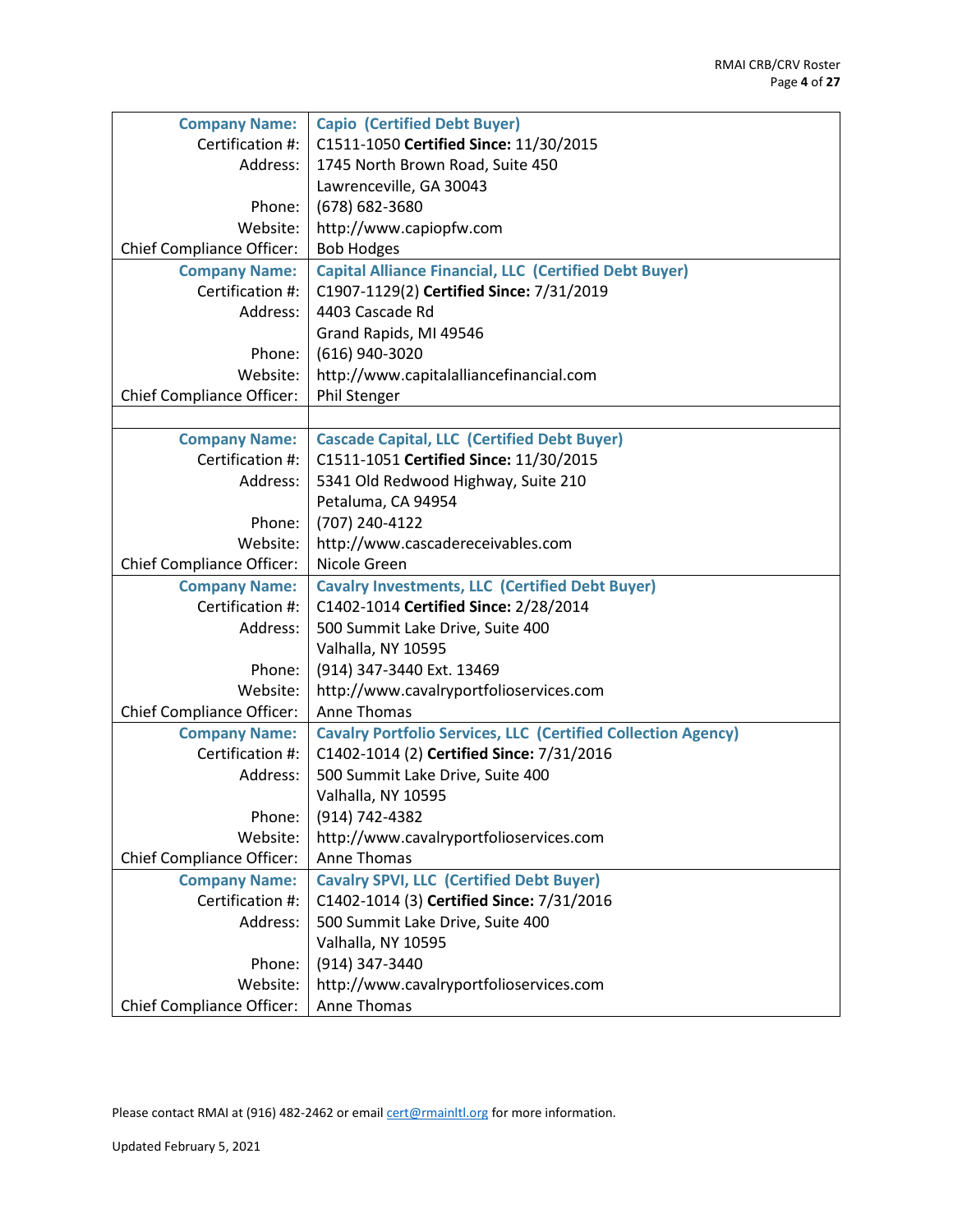| <b>Company Name:</b>             | <b>Cavalry SPVII, LLC (Certified Debt Buyer)</b>               |
|----------------------------------|----------------------------------------------------------------|
| Certification #:                 | C1402-1014 (4) Certified Since: 7/31/2016                      |
| Address:                         | 500 Summit Lake Drive, Suite 400                               |
|                                  | Valhalla, NY 10595                                             |
| Phone:                           | (914) 347-3440                                                 |
| Website:                         | http://www.cavalryportfolioservices.com                        |
| <b>Chief Compliance Officer:</b> | Anne Thomas                                                    |
| <b>Company Name:</b>             | <b>CKS Financial (Certified Debt Buyer)</b>                    |
| Certification #:                 | C1511-1053 Certified Since: 11/30/2015                         |
| Address:                         | 510 Independence Pkwy, Ste 300                                 |
|                                  | Chesapeake, VA 23327                                           |
| Phone:                           | (757) 271-2746                                                 |
| Website:                         | http://www.cksfin.com                                          |
| <b>Chief Compliance Officer:</b> | John Tyler                                                     |
| <b>Company Name:</b>             | <b>CKS Prime Investments (Certified Debt Buyer)</b>            |
| Certification #:                 | C1511-1053(2) Certified Since: 11/30/2015                      |
| Address:                         | 505 Independence Pkwy, Ste 300                                 |
|                                  | Chesapeake, VA 23327                                           |
| Phone:                           | John Tyler                                                     |
| Website:                         |                                                                |
| <b>Chief Compliance Officer:</b> |                                                                |
| <b>Company Name:</b>             | <b>Coastal Settlement Recovery Inc. (Certified Debt Buyer)</b> |
| Certification #:                 | C1906-1127 Certified Since: 6/27/2019                          |
| Address:                         | 8583 Irvine Center Drive, Ste 453                              |
|                                  | Irvine, CA 92618                                               |
| Phone:                           | (844) 347-5027                                                 |
| Website:                         | http://www.coastalsettlementrecovery.com                       |
| <b>Chief Compliance Officer:</b> | Joshua Sipera                                                  |
| <b>Company Name:</b>             | <b>Collins Asset Group LLC (Certified Debt Buyer)</b>          |
| Certification #:                 | C1402-1012 Certified Since: 2/28/2014                          |
| Address:                         | 5725 W Highway 290, Suite 103                                  |
|                                  | Austin, TX 78735                                               |
| Phone:                           | (512) 765-9059                                                 |
| Website:                         | http://www.collinsassetgroup.com                               |
| <b>Chief Compliance Officer:</b> | Christi Crossan                                                |
| <b>Company Name:</b>             | <b>Connect1, LLC (Certified Broker)</b>                        |
| Certification #:                 | V2011-1004 Certified Since: 11/30/2020                         |
| Address:                         | 1325 Pacific Highway, Unit 1301                                |
|                                  | San Diego, CA 92101                                            |
| Phone:                           | (858) 877-0551                                                 |
| Website:                         | http://www.connect1consultants.com                             |
| <b>Chief Compliance Officer:</b> | Lisa Thompson                                                  |
|                                  |                                                                |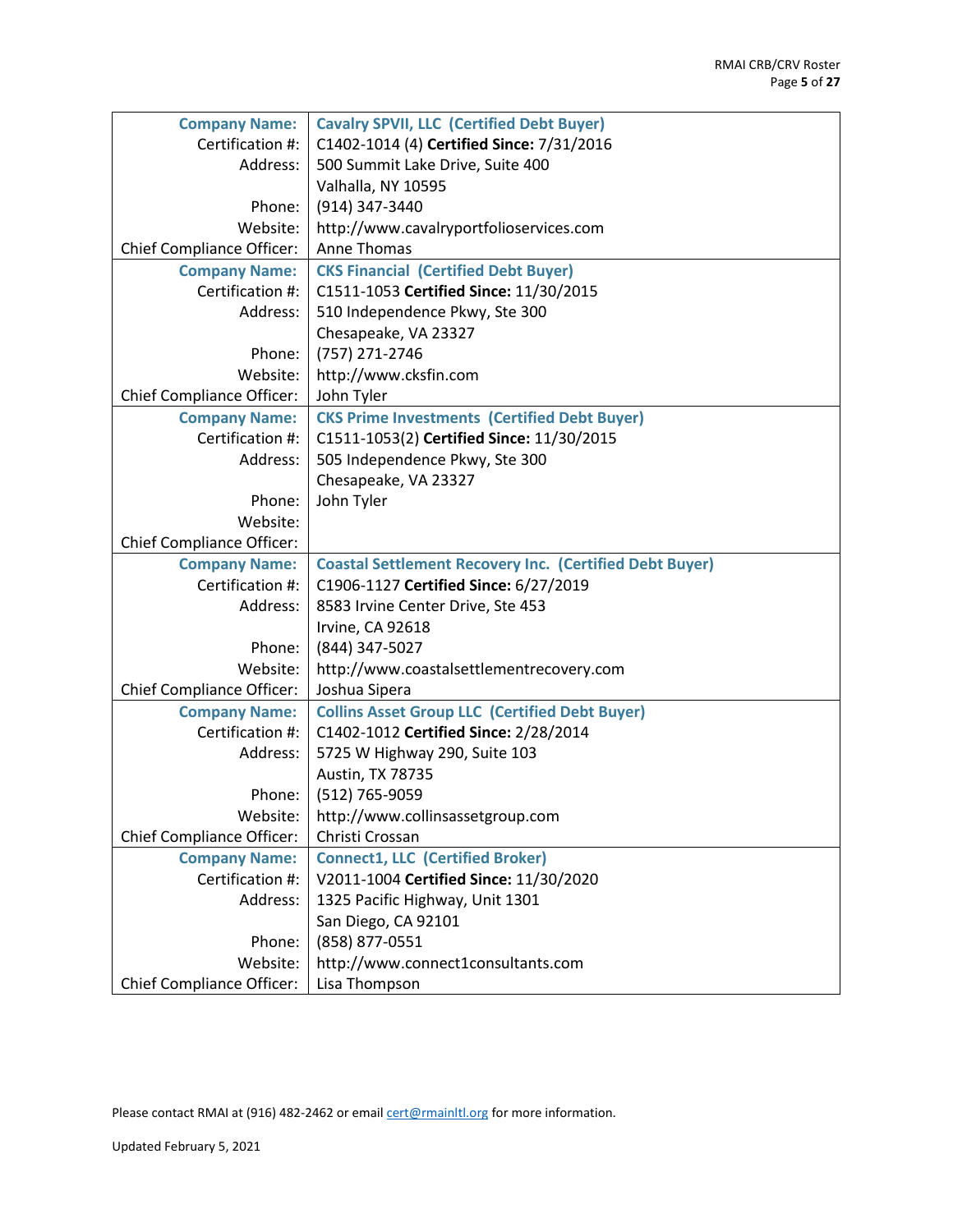| <b>Company Name:</b>             | <b>Consumer Adjustment Company, Inc. (CACI) (Certified Collection</b> |
|----------------------------------|-----------------------------------------------------------------------|
| Certification #:                 | Agency)                                                               |
| Address:                         | C2003-1137 Certified Since: 3/31/2020                                 |
|                                  | 12855 Tesson Ferry Road                                               |
| Phone:                           | St. Louis, MO 63128                                                   |
| Website:                         | (314) 608-4578                                                        |
| <b>Chief Compliance Officer:</b> | http://www.cacionline.net                                             |
|                                  | <b>Brandon Tumber</b>                                                 |
| <b>Company Name:</b>             | <b>Convergence Acquisitions, LLC (Certified Debt Buyer)</b>           |
| Certification #:                 | C1810-1118 Certified Since: 10/31/2018                                |
| Address:                         | 1574 42nd Street NE #3                                                |
|                                  | Cedar Rapids, IA 52402                                                |
| Phone:                           | (319) 200-6100                                                        |
| Website:                         | http://convergenceacquisitions.com/                                   |
| <b>Chief Compliance Officer:</b> | <b>Anthony Kuhns</b>                                                  |
| <b>Company Name:</b>             | <b>Converging Capital, LLC (Certified Debt Buyer)</b>                 |
| Certification #:                 | C1601-1066 Certified Since: 1/31/2016                                 |
| Address:                         | 701 W 7th St., Suite 200                                              |
|                                  | Little Rock, AR 72201                                                 |
| Phone:                           | (501) 320-0201                                                        |
| Website:                         | http://www.convergingcapital.com                                      |
| <b>Chief Compliance Officer:</b> | <b>Chris Russell</b>                                                  |
| <b>Company Name:</b>             | <b>Credit Corp Solutions Inc. (Certified Debt Buyer)</b>              |
| Certification #:                 | C1601-1065 Certified Since: 1/31/2016                                 |
| Address:                         | 121 West Election Road, Suite 200                                     |
|                                  | Draper, UT 84020                                                      |
| Phone:                           | $(213) 833 - 2401$                                                    |
| Website:                         | http://www.creditcorponline.com                                       |
| <b>Chief Compliance Officer:</b> | David Acheatel                                                        |
| <b>Company Name:</b>             | <b>Crown Asset Management, LLC (Certified Debt Buyer)</b>             |
| Certification #:                 | C1408-1023 Certified Since: 8/31/2014                                 |
| Address:                         | 3100 Breckinridge Blvd., Suite 725                                    |
|                                  | Duluth, GA 30096                                                      |
| Phone:                           | (770) 817-6700                                                        |
| Website:                         | http://www.crownasset.com                                             |
| <b>Chief Compliance Officer:</b> | Roy Reagin                                                            |
| <b>Company Name:</b>             | <b>Dalty Acquisitions, Inc. (Certified Debt Buyer)</b>                |
| Certification #:                 | C1601-1067 Certified Since: 1/31/2016                                 |
| Address:                         | 711 E. Ball Rd., Ste. 106                                             |
|                                  | Anaheim, CA 92805                                                     |
| Phone:                           | (714) 683-0940                                                        |
| Website:                         | http://www.daltyacquisitions.com                                      |
| <b>Chief Compliance Officer:</b> | Luis Lopez                                                            |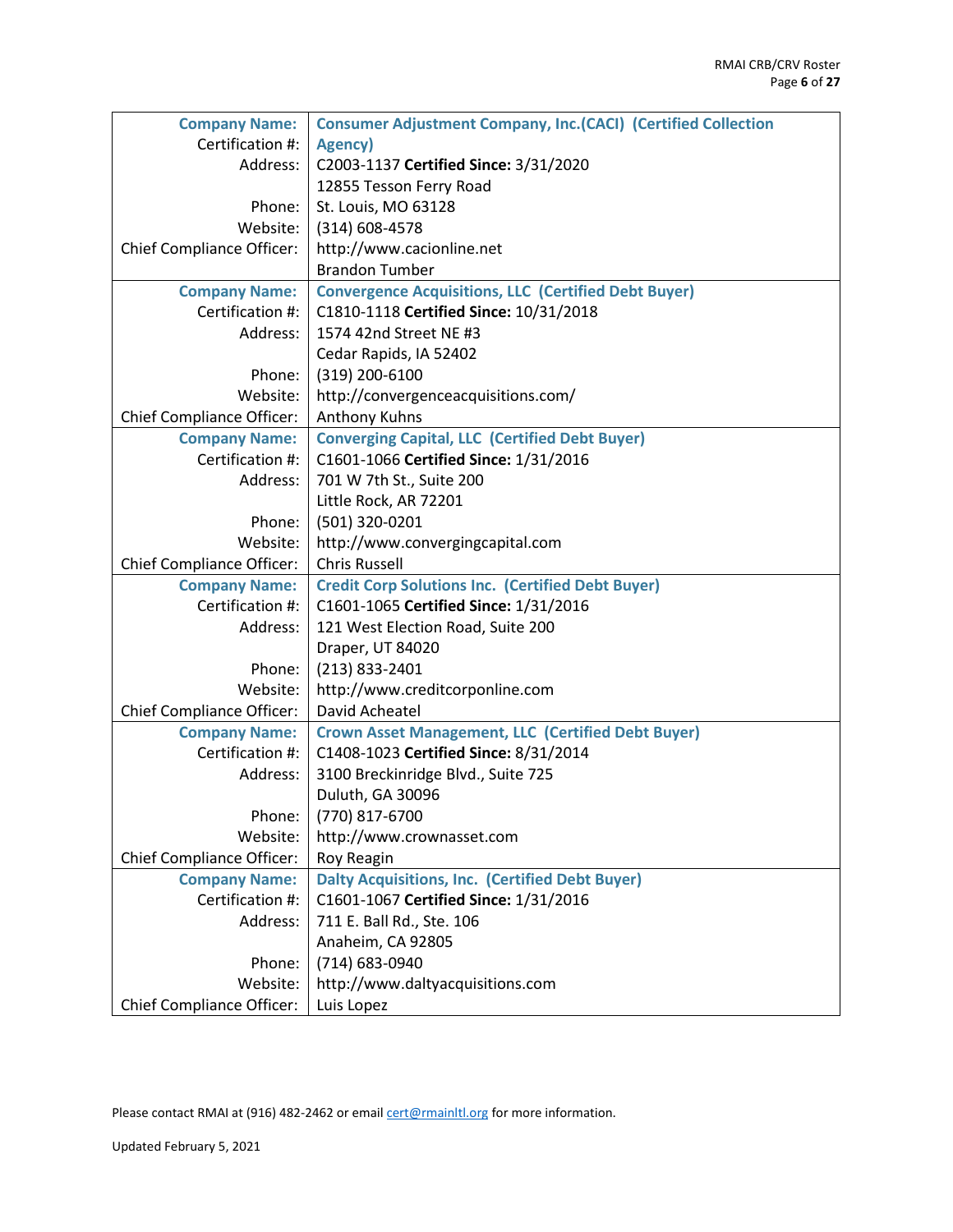| <b>Company Name:</b>             | <b>Debt Recovery Solutions, LLC (Certified Debt Buyer)</b>   |
|----------------------------------|--------------------------------------------------------------|
| Certification #:                 | C1602-1068 Certified Since: 2/29/2016                        |
| Address:                         | 6800 Jericho Turnpike, Suite 113E                            |
|                                  | Syosset, NY 11791                                            |
| Phone:                           | (516) 229-4803                                               |
| Website:                         | http://www.dbtsolutions.com                                  |
| <b>Chief Compliance Officer:</b> | Zach Schwartz                                                |
| <b>Company Name:</b>             | <b>DebtTrader (Certified Broker)</b>                         |
| Certification #:                 | V1703-1000 Certified Since: 3/31/2017                        |
| Address:                         | 2200 Paseo Verde Parkway, Suite 150                          |
|                                  | Henderson, NV 89052                                          |
| Phone:                           | (888) 461-6161 ext. 3642                                     |
| Website:                         | http://debttrader.com                                        |
| <b>Chief Compliance Officer:</b> | Jennifer Wilson                                              |
| <b>Company Name:</b>             | <b>Diverse Funding Associates LLC (Certified Debt Buyer)</b> |
| Certification #:                 | C1411-1032 Certified Since: 11/30/2014                       |
| Address:                         | 2351 N Forest Road, Suite 110                                |
|                                  | Getzville, NY 14068                                          |
| Phone:                           | (716) 901-0748                                               |
| Website:                         | http://www.diversefundingllc.com                             |
| <b>Chief Compliance Officer:</b> | David Maczka                                                 |
| <b>Company Name:</b>             | <b>DNF Associates LLC (Certified Debt Buyer)</b>             |
| Certification #:                 | C1411-1032 (3) Certified Since: 11/30/2014                   |
| Address:                         | 2351 N Forest Road, Suite 110                                |
|                                  | Getzville, NY 14068                                          |
| Phone:                           | 7169010705 Ext 177                                           |
| Website:                         | http://N/A                                                   |
| <b>Chief Compliance Officer:</b> | David Maczka                                                 |
| <b>Company Name:</b>             | Dobberstein Law Firm, LLC (Certified Law Firm)               |
| Certification #:                 | C1605-1090 Certified Since: 5/31/2016                        |
| Address:                         | 225 S. Executive Drive, Suite 201                            |
|                                  | Brookfield, WI 53005                                         |
| Phone:                           | (262) 641-3715                                               |
| Website:                         | http://www.dlflaw.com                                        |
| <b>Chief Compliance Officer:</b> | Adam Dobberstein                                             |
| <b>Company Name:</b>             | <b>Duke Capital, LLC (Certified Debt Buyer)</b>              |
| Certification #:                 | C1605-1090 (4) Certified Since: 5/31/2016                    |
| Address:                         | 225 S. Executive Drive, Suite 201                            |
|                                  | Brookfield, WI 53005                                         |
| Phone:                           | (262) 641-3715                                               |
| Website:                         | http://N/A                                                   |
| <b>Chief Compliance Officer:</b> | Adam Dobberstein                                             |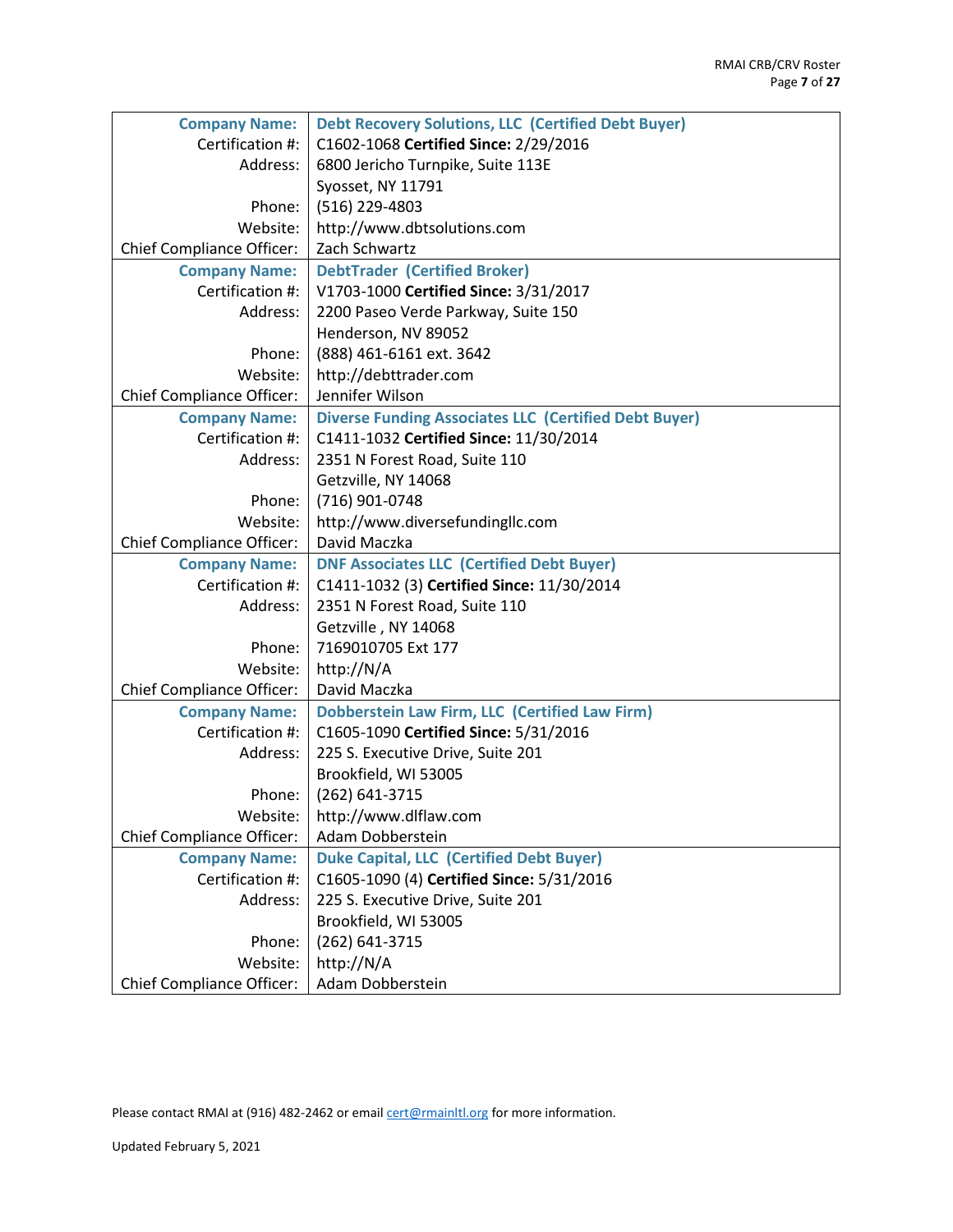| <b>Company Name:</b>             | Dyck-O'Neal, Inc. (Certified Debt Buyer)                            |
|----------------------------------|---------------------------------------------------------------------|
| Certification #:                 | C1602-1075 Certified Since: 2/29/2016                               |
| Address:                         | 6060 N. Central Expressway, Suite 200                               |
|                                  | Dallas, TX 75206                                                    |
| Phone:                           | (972) 661-3744                                                      |
| Website:                         | http://www.dyckoneal.com                                            |
| <b>Chief Compliance Officer:</b> | Joe Adams                                                           |
| <b>Company Name:</b>             | eCAST Settlement Corp. (Certified Debt Buyer)                       |
| Certification #:                 | C1603-1083 Certified Since: 3/31/2016                               |
| Address:                         | 383 Madison Avenue, 31st Floor                                      |
|                                  | New York, NY 10179                                                  |
| Phone:                           | $(212)$ 272-6041                                                    |
| Website:                         | http://www.jpmorgan.com/country/US/EN/maxrecovery/ecast             |
| <b>Chief Compliance Officer:</b> | John Kirincic                                                       |
| <b>Company Name:</b>             | <b>Encore Capital Group, Inc. (Certified Debt Buyer)</b>            |
| Certification #:                 | C1312-1009 Certified Since: 12/31/2013                              |
| Address:                         | 350 Camino De La Reina, Suite 100                                   |
|                                  | San Diego, CA 92108                                                 |
| Phone:                           | (858) 309-9757                                                      |
| Website:                         | http://www.encorecapital.com                                        |
| <b>Chief Compliance Officer:</b> | <b>Addison Crawford</b>                                             |
| <b>Company Name:</b>             | <b>Federal Pacific Credit Company, LLC (Certified Debt Buyer)</b>   |
| Certification #:                 | C1609-1096 Certified Since: 9/30/2016                               |
| Address:                         | 140 W 2100 S                                                        |
|                                  | Salt Lake City, UT 84115                                            |
| Phone:                           | (801) 972-4550                                                      |
| Website:                         | http://www.fedpacific.com                                           |
| <b>Chief Compliance Officer:</b> | Angie Radmall-Christiansen                                          |
| <b>Company Name:</b>             | First Financial Asset Management FFAM 360 (Certified Collection     |
| Certification #:                 | <b>Agency)</b>                                                      |
| Address:                         | C1601-1064(2) Certified Since: 1/31/2016                            |
|                                  | 3091 Governors Lake Drive, Suite 500                                |
| Phone:                           | Norcross, GA 30071                                                  |
| Website:                         | (404) 523-0411                                                      |
| <b>Chief Compliance Officer:</b> | http://www.1fam.com                                                 |
|                                  | <b>Missy Meggison</b>                                               |
| <b>Company Name:</b>             | First Financial Investment Fund Holding, LLC (Certified Debt Buyer) |
| Certification #:                 | C1601-1064(3) Certified Since: 1/31/2016                            |
| Address:                         | 3091 Governors Lake Drive, Suite 500                                |
|                                  | Norcross, GA 30071                                                  |
| Phone:                           | (404) 523-0411                                                      |
| Website:                         | http://www.1fam.com                                                 |
| <b>Chief Compliance Officer:</b> | <b>Missy Meggison</b>                                               |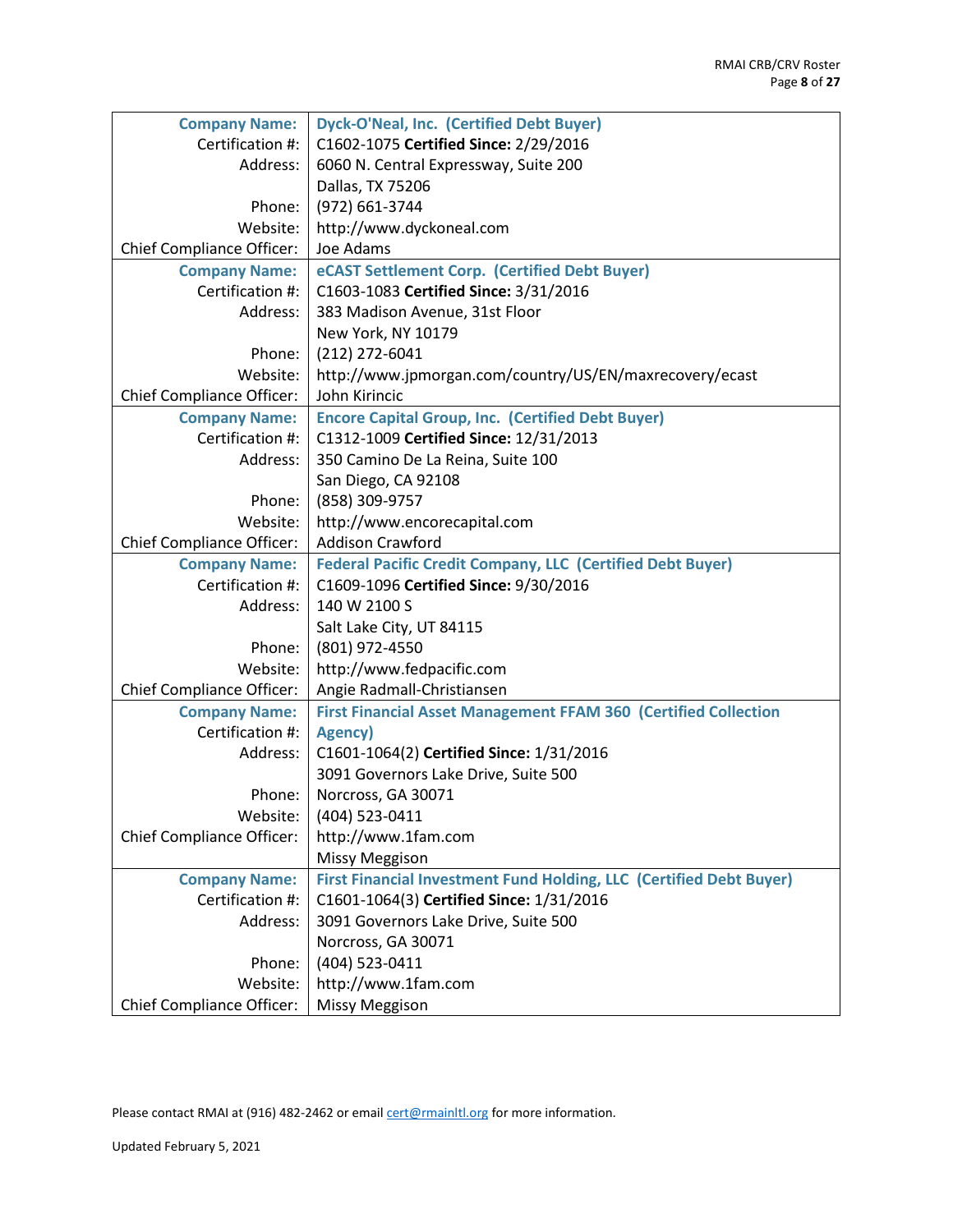| <b>Company Name:</b>             | <b>First Financial Portfolio Services, LLC (Certified Debt Buyer)</b> |
|----------------------------------|-----------------------------------------------------------------------|
| Certification #:                 | C1601-1064 Certified Since: 1/31/2016                                 |
| Address:                         | 3091 Governors Lake Drive, Suite 500                                  |
|                                  | Peachtree Corners, GA 30071                                           |
| Phone:                           | (404) 523-0411                                                        |
| Website:                         | http://www.1fam.com                                                   |
| <b>Chief Compliance Officer:</b> | <b>Missy Meggison</b>                                                 |
| <b>Company Name:</b>             | <b>Forsythe Finance (Certified Debt Buyer)</b>                        |
| Certification #:                 | C1605-1090 (6) Certified Since: 5/31/2016                             |
| Address:                         | 225 S. Executive Drive, Suite 201                                     |
|                                  | Brookfield, WI 53005                                                  |
| Phone:                           | J. Adam Dobberstein                                                   |
| Website:                         |                                                                       |
| <b>Chief Compliance Officer:</b> |                                                                       |
| <b>Company Name:</b>             | <b>Frontline Asset Strategies, LLC (Certified Collection Agency)</b>  |
| Certification #:                 | C1510-1049 Certified Since: 10/31/2015                                |
| Address:                         | 2700 Snelling Avenue North, Suite 250                                 |
|                                  | Roseville, MN 55113                                                   |
| Phone:                           | $(651) 621 - 2801$                                                    |
| Website:                         | http://www.frontlineassetstrategies.com                               |
| <b>Chief Compliance Officer:</b> | Chirstina Palmer                                                      |
| <b>Company Name:</b>             | G. Reynolds Sims & Associates, P.C. (Certified Law Firm)              |
| Certification #:                 | C1410-1027 Certified Since: 10/31/2014                                |
| Address:                         | 2075 W. Big Beaver Road, Suite 200                                    |
|                                  | Troy, MI 48084-3431                                                   |
| Phone:                           | (248) 643-4440                                                        |
| Website:                         | http://www.grsimslaw.com                                              |
| <b>Chief Compliance Officer:</b> | G. Reynolds Sims                                                      |
| <b>Company Name:</b>             | <b>Galaxy Asset Purchasing, LLC (Certified Debt Buyer)</b>            |
| Certification #:                 | C1512-1059(5) Certified Since: 12/31/2015                             |
| Address:                         | 4730 S Fort Apache Rd, Ste 300                                        |
|                                  | Las Vegas, NV 89147                                                   |
| Phone:                           | (678) 755-0591                                                        |
| Website:                         | http://www.galaxyassetpurchasing.net                                  |
| <b>Chief Compliance Officer:</b> | Heather Kochamba                                                      |
| <b>Company Name:</b>             | <b>Galaxy Capital Acquisitions, LLC (Certified Debt Buyer)</b>        |
| Certification #:                 | C1512-1059 Certified Since: 12/31/2015                                |
| Address:                         | 4730 S. Fort Apache Road, Ste 300                                     |
|                                  | Las Vegas, NV 89147                                                   |
| Phone:                           | (800) 305-9811                                                        |
| Website:                         | http://www.galaxyllc.com                                              |
| <b>Chief Compliance Officer:</b> | Heather Kochamba                                                      |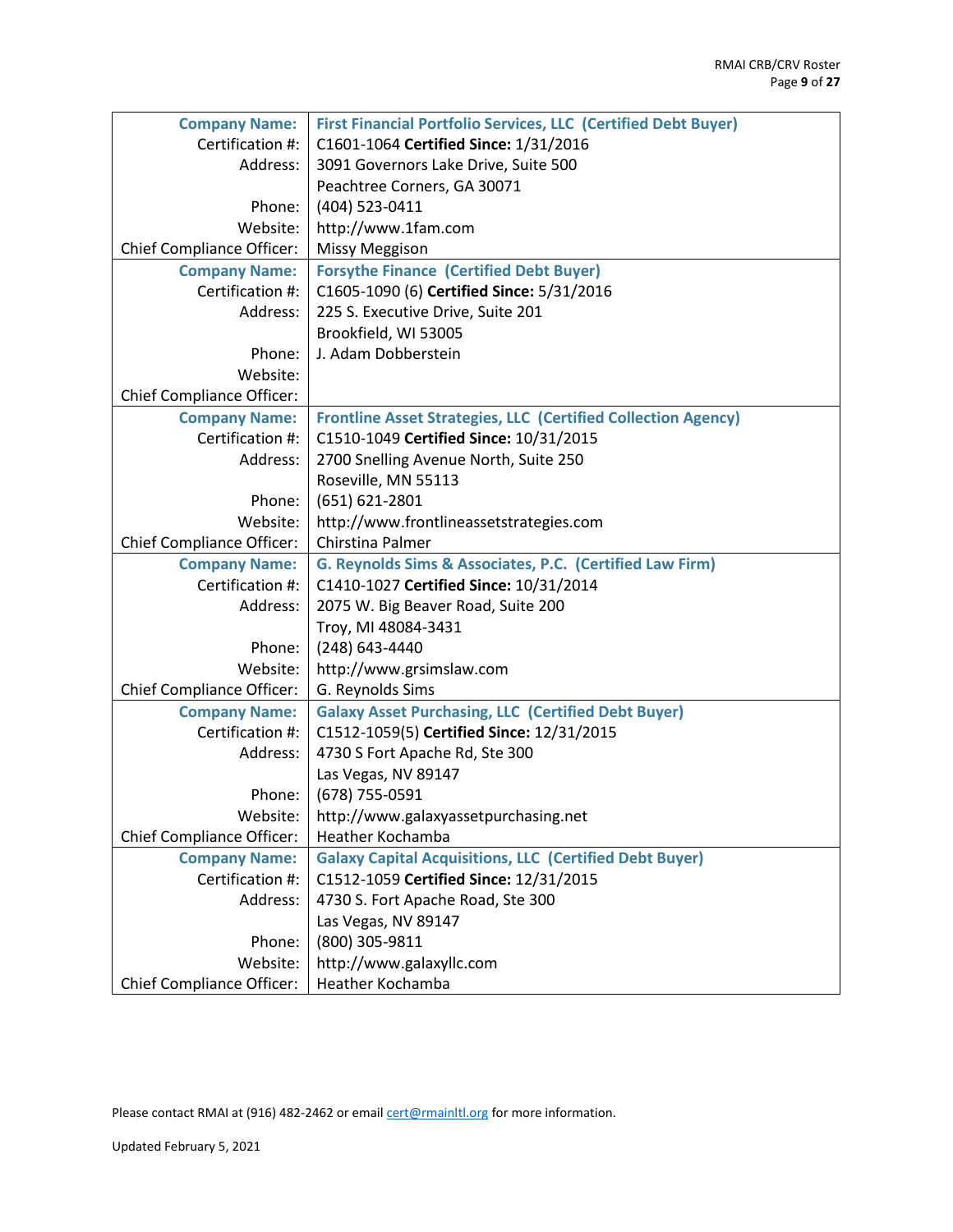| <b>Company Name:</b>                     | <b>Galaxy Capital Recoveries, LLC (Certified Debt Buyer)</b>       |
|------------------------------------------|--------------------------------------------------------------------|
| Certification #:                         | C1512-1059 (3) Certified Since: 12/31/2015                         |
| Address:                                 | 4730 S Fort Apache Road                                            |
|                                          | Ste 300                                                            |
| Phone:                                   | Las Vegas, NV 89147                                                |
| Website:                                 | (678) 755-0591                                                     |
| <b>Chief Compliance Officer:</b>         | http://www.galaxyllc.com                                           |
|                                          | Heather Kochamba                                                   |
| <b>Company Name:</b>                     | <b>Galaxy International Purchasing, LLC (Certified Debt Buyer)</b> |
| Certification #:                         | C1512-1059(4) Certified Since: 12/31/2015                          |
| Address:                                 | 4730 S Fort Apache Road                                            |
|                                          | Ste 300                                                            |
| Phone:                                   | Las Vegas, NV 89147                                                |
| Website:                                 | (678) 755-0591                                                     |
| <b>Chief Compliance Officer:</b>         | http://www.galaxyinternationalpurchasing.net                       |
|                                          | Heather Kochamba                                                   |
| <b>Company Name:</b>                     | <b>Galaxy Portfolios, LLC (Certified Debt Buyer)</b>               |
| Certification #:                         | C1512-1059(6) Certified Since: 12/31/2015                          |
| Address:                                 | 4730 S Fort Apache Road                                            |
|                                          | Ste 300                                                            |
| Phone:                                   | Las Vegas, NV 89147                                                |
| Website:                                 | (678) 755-0591                                                     |
| <b>Chief Compliance Officer:</b>         | http://www.galaxyportfolios.net                                    |
|                                          | Heather Kochamba                                                   |
| <b>Company Name:</b>                     | <b>Galbo Sims Holdings LLC (Certified Debt Buyer)</b>              |
| Certification #:                         | C2006-1142 Certified Since: 6/30/2020                              |
| Address:                                 | 495 Aero Drive, Suite 2/3                                          |
|                                          | Cheektowaga, NY 14225                                              |
| Phone:                                   | (330) 338-4252                                                     |
| Website:                                 | http://www.gsholdingsllc.com                                       |
| <b>Chief Compliance Officer:</b>         | Ron Craze                                                          |
| <b>Company Name:</b><br>Certification #: | <b>Garnet Capital Advisors, LLC (Certified Broker)</b>             |
|                                          | V1909-1001 Certified Since: 9/30/2019                              |
| Address:                                 | 500 Mamaroneck Avenue, Suite 104                                   |
| Phone:                                   | Harrison, NY 10528                                                 |
| Website:                                 | $(914)$ 909-1000<br>http://www.garnetcapital.com/                  |
| <b>Chief Compliance Officer:</b>         | Andy Carlson                                                       |
| <b>Company Name:</b>                     | <b>General Collection Co. (Certified Collection Agency)</b>        |
| Certification #:                         | C1811-1119 Certified Since: 11/30/2018                             |
| Address:                                 | 402 West 3rd Street                                                |
|                                          | Grand Island, NE 68801                                             |
| Phone:                                   | (308) 381-1170                                                     |
| Website:                                 | http://www.generalcollection.com                                   |
| <b>Chief Compliance Officer:</b>         | Mark D Stelk                                                       |
|                                          |                                                                    |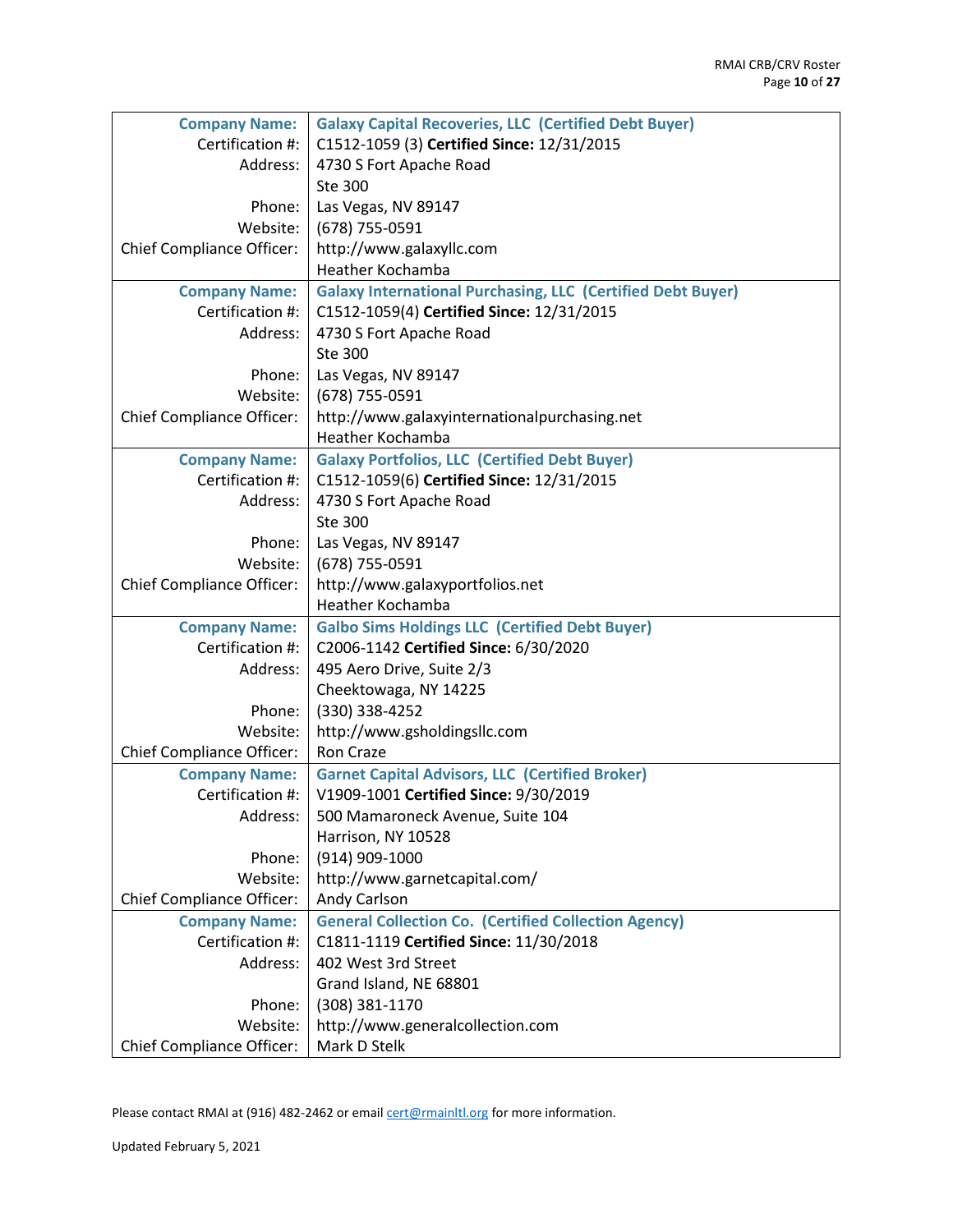| <b>Company Name:</b>             | <b>Genesis Recovery Services (Certified Debt Buyer)</b>              |
|----------------------------------|----------------------------------------------------------------------|
| Certification #:                 | C1911-1135 Certified Since: 11/30/2019                               |
| Address:                         | 14431 Ventura Blvd., Suite 621                                       |
|                                  | Sherman Oaks, CA 91423                                               |
| Phone:                           | (818) 505-8469                                                       |
| Website:                         | Miles Fisher                                                         |
| <b>Chief Compliance Officer:</b> |                                                                      |
| <b>Company Name:</b>             | <b>Gurstel Law Firm P.C. (Certified Law Firm)</b>                    |
| Certification #:                 | C1611-1099(3) Certified Since: 11/30/2016                            |
| Address:                         | 6681 Country Club Drive                                              |
|                                  | Golden Valley, MN 55427                                              |
| Phone:                           | $(612) 843 - 1081$                                                   |
| Website:                         | http://www.gurstel.com                                               |
| <b>Chief Compliance Officer:</b> | <b>Todd Gurstel</b>                                                  |
| <b>Company Name:</b>             | <b>Halsted Financial Services, LLC (Certified Collection Agency)</b> |
| Certification #:                 | C1511-1054 Certified Since: 12/31/2015                               |
| Address:                         | 8001 Lincoln Avenue, Suite 500                                       |
|                                  | Skokie, IL 60077                                                     |
| Phone:                           | (312) 731-9579                                                       |
| Website:                         | http://www.halstedfinancial.com                                      |
| <b>Chief Compliance Officer:</b> | <b>Brian Glass</b>                                                   |
| <b>Company Name:</b>             | <b>Hilco Receivables, LLC (Certified Debt Buyer)</b>                 |
| Certification #:                 | C1602-1069 Certified Since: 2/29/2016                                |
| Address:                         | 5 Revere Drive, Suite 420                                            |
|                                  | Northbrook, IL 60062                                                 |
| Phone:                           | (855) 204-8067                                                       |
| Website:                         | http://www.hilcoreceivables.com                                      |
| <b>Chief Compliance Officer:</b> | <b>Bill Schmiederer</b>                                              |
| <b>Company Name:</b>             | <b>HS Financial Group, LLC (Certified Debt Buyer)</b>                |
| Certification #:                 | C1411-1030 Certified Since: 11/30/2014                               |
| Address:                         | 18013 Cleveland Pkwy Dr., STE 170                                    |
|                                  | <b>STE 170</b>                                                       |
| Phone:                           | Cleveland, OH 44135                                                  |
| Website:                         | (440) 871-8484                                                       |
| <b>Chief Compliance Officer:</b> | http://www.hsfgroup.net                                              |
|                                  | <b>Timothy Sullivan</b>                                              |
| <b>Company Name:</b>             | <b>Indiana Receivables, Inc. (Certified Debt Buyer)</b>              |
| Certification #:                 | C1502-1037 Certified Since: 2/28/2015                                |
| Address:                         | 8465 Keystone Crossing #212                                          |
|                                  | Indianapolis, IN 46240                                               |
| Phone:                           | (317) 859-5666                                                       |
| Website:                         | http://www.indianareceivables.com                                    |
| <b>Chief Compliance Officer:</b> | <b>Scott Richards</b>                                                |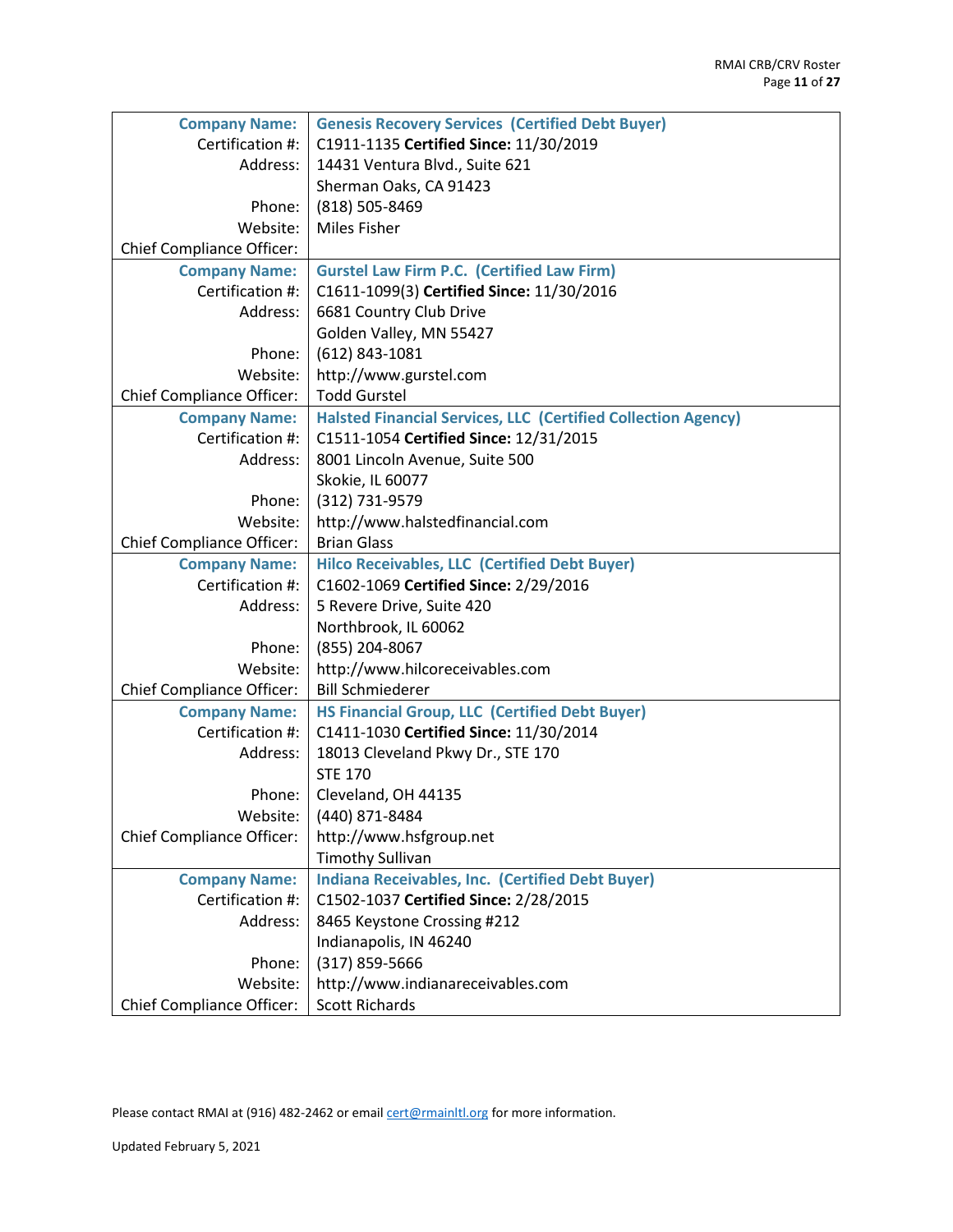| <b>Company Name:</b>             | <b>Integras Capital Recovery LLC (Certified Debt Buyer)</b>                    |
|----------------------------------|--------------------------------------------------------------------------------|
| Certification #:                 | C1504-1040 Certified Since: 4/30/2015                                          |
| Address:                         | 3201 Cherry Ridge, Suite B-211                                                 |
|                                  | San Antonio, TX 78230                                                          |
| Phone:                           | 877-223-5462 Ext 304                                                           |
| Website:                         | http://www.integrascr.com                                                      |
| <b>Chief Compliance Officer:</b> | Anthony Guajardo                                                               |
| <b>Company Name:</b>             | <b>Interim Capital Group, Inc. (Certified Debt Buyer)</b>                      |
| Certification #:                 | C1605-1091 Certified Since: 5/31/2016                                          |
| Address:                         | 6502 Westfield Boulevard                                                       |
|                                  | Indianapolis, IN 46220                                                         |
| Phone:                           | $(317)$ 475-4515                                                               |
| Website:                         | http://www.interimcapitalgroup.com                                             |
| <b>Chief Compliance Officer:</b> | Karl Ryan                                                                      |
| <b>Company Name:</b>             | <b>Invenio Financial, a Phillips &amp; Cohen Associates company (Certified</b> |
| Certification #:                 | <b>Debt Buyer)</b>                                                             |
| Address:                         | C1511-1052 Certified Since: 11/30/2015                                         |
|                                  | 1002 Justison Street                                                           |
| Phone:                           | Wilmington, DE 19801                                                           |
| Website:                         | (302) 747-5141                                                                 |
| <b>Chief Compliance Officer:</b> | http://www.inveniofinancial.com                                                |
|                                  | <b>Howard Enders</b>                                                           |
| <b>Company Name:</b>             | <b>Investment Retrievers, Inc. (Certified Debt Buyer)</b>                      |
| Certification #:                 | C1603-1076 Certified Since: 3/31/2016                                          |
| Address:                         | 950 Glenn Drive, Suite 160                                                     |
|                                  | Folsom, CA 95630                                                               |
| Phone:                           | 888-610-4701 Ext 201                                                           |
| Website:                         | http://www.investment-retrievers.com                                           |
| <b>Chief Compliance Officer:</b> | <b>Tessie Saich</b>                                                            |
| <b>Company Name:</b>             | <b>JCAP Funding LLC (Certified Debt Buyer)</b>                                 |
| Certification #:                 | C1406-1019 (2) Certified Since: 6/30/2014                                      |
| Address:                         | 16 Mc Leland Road                                                              |
|                                  | St. Cloud, MN 56303                                                            |
| Phone:                           | <b>JOE FEJES</b>                                                               |
| Website:                         |                                                                                |
| <b>Chief Compliance Officer:</b> |                                                                                |
| <b>Company Name:</b>             | Jefferson Capital Systems, LLC (Certified Debt Buyer)                          |
| Certification #:                 | C1406-1019 Certified Since: 6/30/2014                                          |
| Address:                         | 16 Mc Leland Road                                                              |
|                                  | Saint Cloud, MN 56303                                                          |
| Phone:                           | (320) 229-8540                                                                 |
| Website:                         | http://www.jeffersoncapitalsystemsllc.com                                      |
| <b>Chief Compliance Officer:</b> | Joseph Basil Fejes                                                             |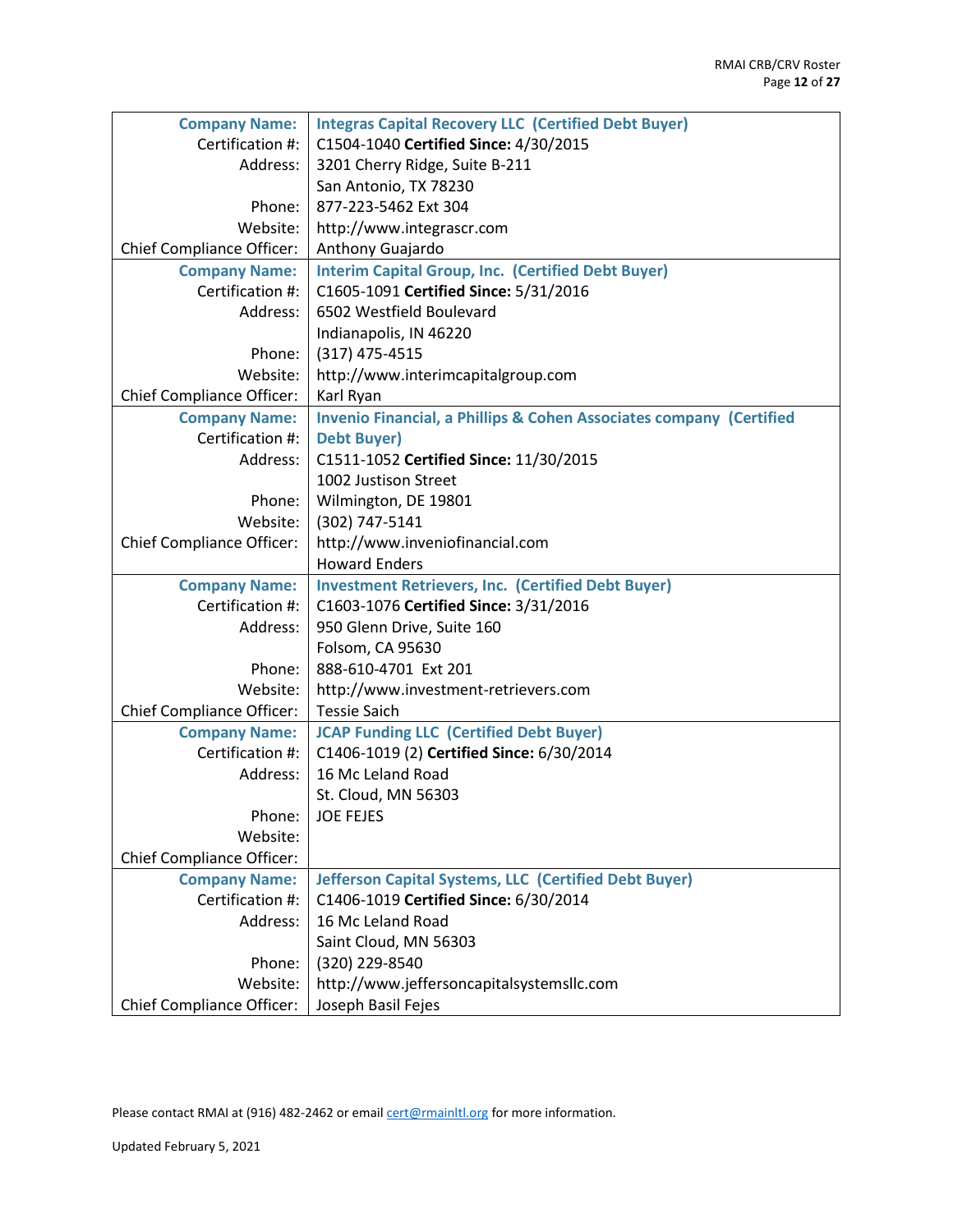| <b>Company Name:</b>             | <b>Jormandy, LLC (Certified Debt Buyer)</b>                   |
|----------------------------------|---------------------------------------------------------------|
| Certification #:                 | C1507-1043 Certified Since: 7/31/2015                         |
| Address:                         | 6363 N. Center Drive, Building 6, Suite 203                   |
|                                  | Norfolk, VA 23502                                             |
| Phone:                           | (757) 747-6200 Ext 301                                        |
| Website:                         | http://www.jormandy.com                                       |
| <b>Chief Compliance Officer:</b> | Susan Becker                                                  |
| <b>Company Name:</b>             | Kino Financial Co., LLC (Certified Debt Buyer)                |
| Certification #:                 | C2003-1138 Certified Since: 3/31/2020                         |
| Address:                         | 3443 E. Fort Lowell Road, Ste. 101                            |
|                                  | Tucson, AZ 85716                                              |
| Phone:                           | (520) 495-6666                                                |
| Website:                         | http://www.kinofinancial.com                                  |
| <b>Chief Compliance Officer:</b> | Amber Russo                                                   |
| <b>Company Name:</b>             | Landmark Strategy Group, LLC (Certified Debt Buyer)           |
| Certification #:                 | C2005-1141 Certified Since: 5/31/2020                         |
| Address:                         | 1902 Ridge Road, Suite 156                                    |
|                                  | West Seneca, NY 14224                                         |
| Phone:                           | (844) 568-1001                                                |
| Website:                         | http://www.thelandmarkcorp.com                                |
| <b>Chief Compliance Officer:</b> | Mark Lesinski                                                 |
| <b>Company Name:</b>             | Law Offices of Daniel C. Consuegra, P.L. (Certified Law Firm) |
| Certification #:                 | C1804-1113 Certified Since: 4/30/2018                         |
| Address:                         | 9210 King Palm Drive                                          |
|                                  | Tampa, FL 33619                                               |
| Phone:                           | (813) 915-8660                                                |
| Website:                         | http://www.consuegralaw.com                                   |
| <b>Chief Compliance Officer:</b> | Daniel C. Consuegra                                           |
| <b>Company Name:</b>             | Lawgix Lawyers, LLC (Certified Law Firm)                      |
| Certification #:                 | C1705-1105 Certified Since: 5/31/2017                         |
| Address:                         | 1000 Cliff Mine Road Suite 330                                |
|                                  | Pittsburgh, PA 15275                                          |
| Phone:                           | (612) 470-1853                                                |
| Website:                         | http://www.lawgixlaw.com                                      |
| <b>Chief Compliance Officer:</b> | Michael Johnson                                               |
| <b>Company Name:</b>             | <b>LCS Capital, LLC (Certified Debt Buyer)</b>                |
| Certification #:                 | C1603-1079 Certified Since: 3/31/2016                         |
| Address:                         | 6782 S. Potomac Street                                        |
|                                  | Centennial, CO 80112                                          |
| Phone:                           | (720) 221-5856                                                |
| Website:                         | http://www.lcscap.com                                         |
| <b>Chief Compliance Officer:</b> | Leo Stawiarski                                                |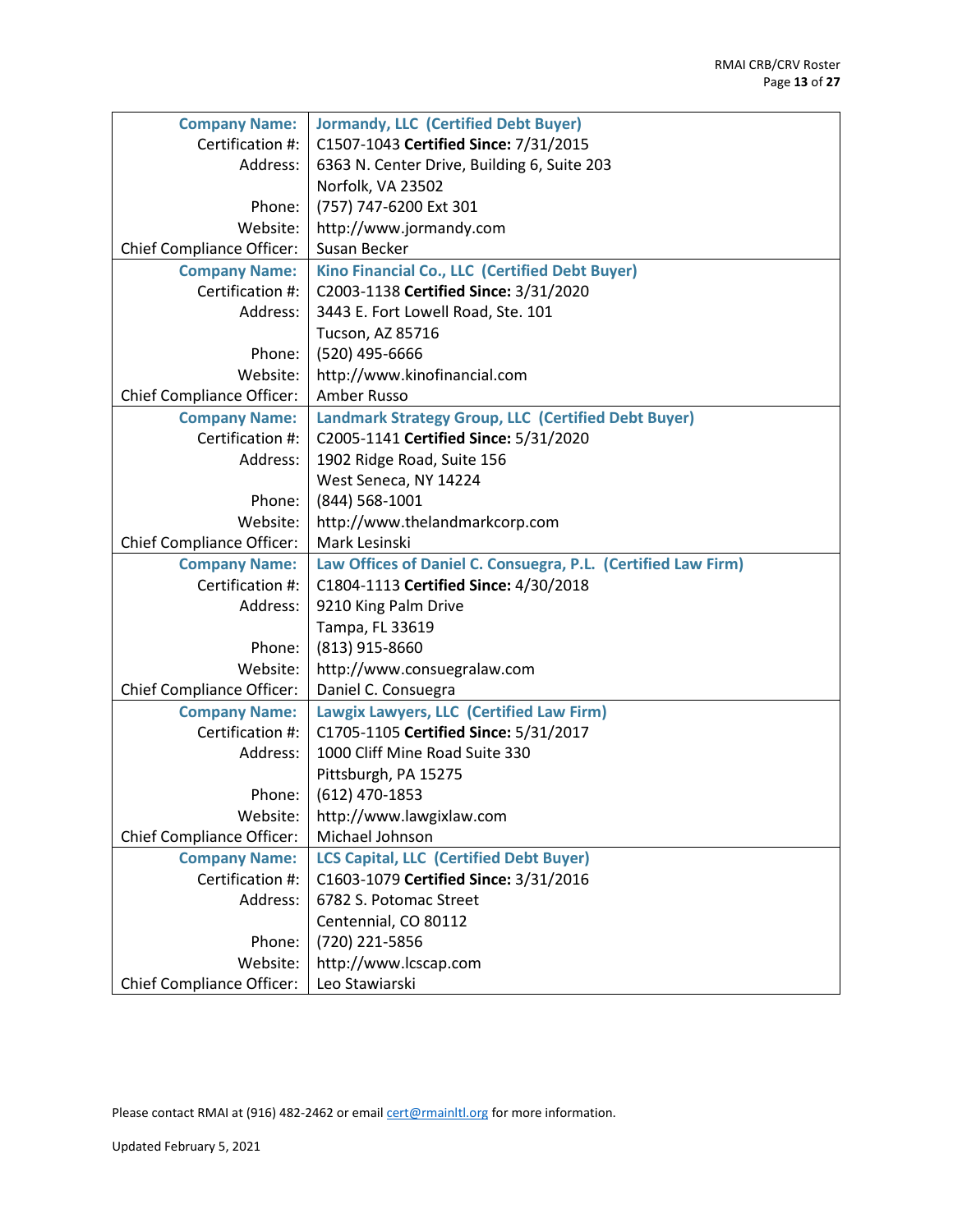| <b>Company Name:</b>             | <b>LCS Financial Services Corporation (Certified Collection Agency)</b> |
|----------------------------------|-------------------------------------------------------------------------|
| Certification #:                 | C1603-1079(2) Certified Since: 3/31/2016                                |
| Address:                         | 6782 South Potomac Street, Suite 110                                    |
|                                  | Centennial, CO 80112                                                    |
| Phone:                           | (720) 221-5856                                                          |
| Website:                         | http://www.lcsfin.com                                                   |
| <b>Chief Compliance Officer:</b> | Leo Stawiarski                                                          |
| <b>Company Name:</b>             | <b>Lippman Recupero (Certified Law Firm)</b>                            |
| Certification #:                 | C2004-1140 Certified Since: 4/30/2020                                   |
| Address:                         | 1325 N. Wilmot Road 3rd Floor                                           |
|                                  | Tucson, AZ 85712                                                        |
| Phone:                           | (520) 762-4061                                                          |
| Website:                         | http://www.lippmanrecupero.com                                          |
| <b>Chief Compliance Officer:</b> | David Lippman                                                           |
| <b>Company Name:</b>             | <b>Livingston Financial LLC (Certified Debt Buyer)</b>                  |
| Certification #:                 | C1602-1070(3) Certified Since: 2/29/2016                                |
| Address:                         | P.O. Box 987                                                            |
|                                  | Itasca, IL 60143                                                        |
| Phone:                           | (847) 250-5233                                                          |
| Website:                         | http://www.livingstonfinancial-llc.com                                  |
| <b>Chief Compliance Officer:</b> | Jennifer Cristao                                                        |
| <b>Company Name:</b>             | <b>Logicoll, LLC (Certified Collection Agency)</b>                      |
| Certification #:                 | C2008-1147 Certified Since: 8/31/2020                                   |
| Address:                         | 820 Parkview Boulevard                                                  |
|                                  | Lombard, IL 60148                                                       |
| Phone:                           | (888) 541-0963                                                          |
| Website:                         | http://www.logicoll1.com                                                |
| <b>Chief Compliance Officer:</b> | Nikki Noyes                                                             |
| <b>Company Name:</b>             | LVNV Funding, LLC (Certified Debt Buyer)                                |
| Certification #:                 | C1410-1029 (9) Certified Since: 10/31/2014                              |
| Address:                         | 625 Pilot Road Ste 3                                                    |
|                                  | Las Vegas, NV 89119                                                     |
| Phone:                           | (888) 665-0374                                                          |
| Website:                         | http://www.lvnvfunding.com                                              |
| <b>Chief Compliance Officer:</b> | Ken Hamill                                                              |
| <b>Company Name:</b>             | <b>McNall &amp; Associates P.C. (Certified Law Firm)</b>                |
| Certification #:                 | C2001-1136 Certified Since: 1/31/2020                                   |
| Address:                         | P.O. Box 100100                                                         |
|                                  | Anchorage, AK 99510                                                     |
| Phone:                           | (907) 276-2535                                                          |
| Website:                         | http://www.mcnalllaw.com/                                               |
| <b>Chief Compliance Officer:</b> | Christi Pavia                                                           |
|                                  |                                                                         |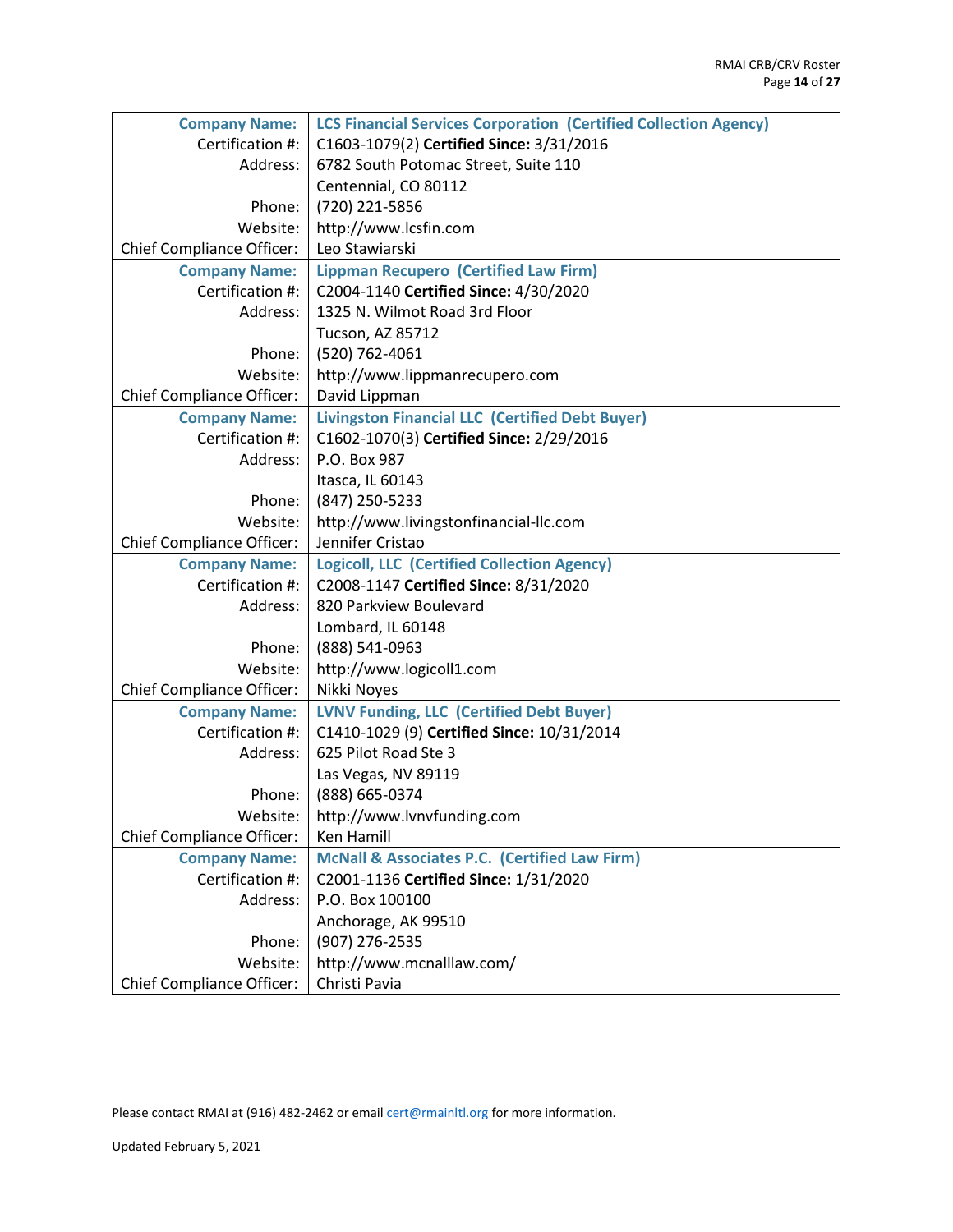| <b>Company Name:</b>             | <b>Metacorp, LLC (Certified Debt Buyer)</b>                           |
|----------------------------------|-----------------------------------------------------------------------|
| Certification #:                 | C2003-1139 Certified Since: 3/31/2020                                 |
| Address:                         | 328 S. Transit Road                                                   |
|                                  | Lockport, NY 14094                                                    |
| Phone:                           | (855) 542-8080                                                        |
| Website:                         | http://www.metacorpllc.com                                            |
| <b>Chief Compliance Officer:</b> | <b>Rodney Giove</b>                                                   |
| <b>Company Name:</b>             | <b>Michael Andrews &amp; Associates (Certified Collection Agency)</b> |
| Certification #:                 | C1512-1056 (2) Certified Since: 3/31/2017                             |
| Address:                         | 26261 Evergreen Road, Suite 390                                       |
|                                  | Southfield, MI 48076                                                  |
| Phone:                           | (800) 420-3657                                                        |
| Website:                         | http://www.michaelandrewsllc.com                                      |
| <b>Chief Compliance Officer:</b> | Lisa Soller                                                           |
|                                  |                                                                       |
| <b>Company Name:</b>             | Midland Credit Management, Inc. (Certified Debt Buyer)                |
| Certification #:                 | C1312-1009(3) Certified Since: 3/31/2016                              |
| Address:                         | 2365 Northside Drive, Suite 300                                       |
|                                  | San Diego, CA 92108                                                   |
| Phone:                           | (858) 309-9757                                                        |
| Website:                         | http://www.midlandcreditonline.com                                    |
| <b>Chief Compliance Officer:</b> | <b>Addison Crawford</b>                                               |
| <b>Company Name:</b>             | <b>Midland Funding LLC (Certified Debt Buyer)</b>                     |
| Certification #:                 | C1312-1009 (2) Certified Since: 3/31/2016                             |
| Address:                         | 3111 Camino Del Rio North, Suite 1300                                 |
|                                  | San Diego, CA 92108                                                   |
| Phone:                           | (858) 309-9757                                                        |
| Website:                         | http://www.midlandfunding.com                                         |
| <b>Chief Compliance Officer:</b> | <b>Addison Crawford</b>                                               |
| <b>Company Name:</b>             | <b>Mjollnir Group, Inc. (Certified Debt Buyer)</b>                    |
| Certification #:                 | C1603-1082 Certified Since: 3/31/2016                                 |
| Address:                         | 505 South Main Street, Suite 201                                      |
|                                  | Bountiful, UT 84010                                                   |
| Phone:                           | (866) 629-0653                                                        |
| Website:                         | http://www.mjollnirgroup.com                                          |
| <b>Chief Compliance Officer:</b> | Ryan Barker                                                           |
| <b>Company Name:</b>             | <b>Mountain Run Solutions, LLC (Certified Debt Buyer)</b>             |
| Certification #:                 | C1911-1133 Certified Since: 11/30/2019                                |
| Address:                         | 313 E. 1200 S. Suite 102                                              |
|                                  | Orem, UT 84058                                                        |
| Phone:                           | (801) 921-7379                                                        |
| Website:                         | https://mountainrunsolutions.com/                                     |
| <b>Chief Compliance Officer:</b> | Chris Carter                                                          |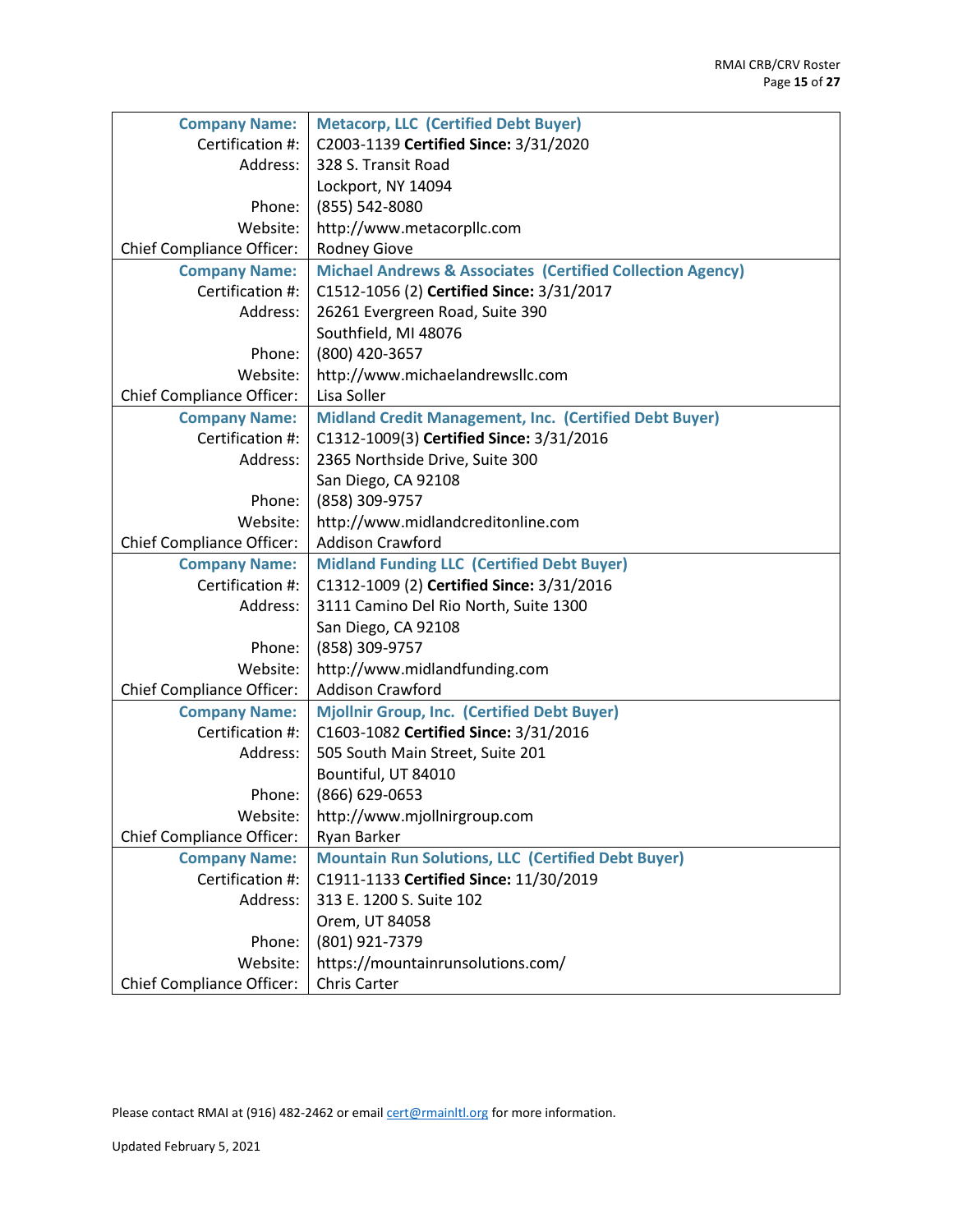| <b>Company Name:</b>             | <b>National Debt Holdings, LLC (Certified Debt Buyer)</b>             |
|----------------------------------|-----------------------------------------------------------------------|
| Certification #:                 | C1802-1110 Certified Since: 2/28/2018                                 |
| Address:                         | 401 East Las Olas Blvd., Suite 1400                                   |
|                                  | Ft. Lauderdale, FL 33301                                              |
| Phone:                           | (877) 277-5571                                                        |
| Website:                         | http://www.nationaldebtholdings.com                                   |
| <b>Chief Compliance Officer:</b> | Ann Marie Elahrag                                                     |
| <b>Company Name:</b>             | <b>National Loan Exchange, Inc. (Certified Broker)</b>                |
| Certification #:                 | V1911-1002 Certified Since: 11/30/2019                                |
| Address:                         | 10 Sunset Hills Professional Centre                                   |
|                                  | Edwardsville, IL 62025                                                |
| Phone:                           | (618) 692-9500 ext. 202                                               |
| Website:                         | http://www.nlex.com                                                   |
| <b>Chief Compliance Officer:</b> | Tom Ludwig                                                            |
| <b>Company Name:</b>             | <b>National Recovery Solutions, LLC (Certified Collection Agency)</b> |
| Certification #:                 | C1812-1122 Certified Since: 12/31/2018                                |
| Address:                         | 6425 Dysinger Road                                                    |
|                                  | Lockport, NY 14094                                                    |
| Phone:                           | (716) 923-7486                                                        |
| Website:                         | http://www.nationalrecoverysolutionsllc.com                           |
| <b>Chief Compliance Officer:</b> | Adam Wertman                                                          |
| <b>Company Name:</b>             | <b>NCB Management Services, Inc. (Certified Debt Buyer)</b>           |
| Certification #:                 | C1311-1006 Certified Since: 11/30/2013                                |
| Address:                         | One Allied Drive                                                      |
|                                  | Trevose, PA 19053                                                     |
| Phone:                           | (215) 244-4200                                                        |
| Website:                         | http://www.ncbi.com                                                   |
| <b>Chief Compliance Officer:</b> | Joseph Kimsal                                                         |
| <b>Company Name:</b>             | <b>NDS, LLC (Certified Debt Buyer)</b>                                |
| Certification #:                 | C1603-1081 Certified Since: 3/31/2016                                 |
| Address:                         | 18757 Burbank Boulevard, #310                                         |
|                                  | Tarzana, CA 91356                                                     |
| Phone:                           | (818) 999-5553                                                        |
| Website:                         | http://www.ndsdebtgroup.com                                           |
| <b>Chief Compliance Officer:</b> | Michael Schulman                                                      |
| <b>Company Name:</b>             | <b>NMRC</b> (Certified Debt Buyer)                                    |
| Certification #:                 | C1908-1130 Certified Since: 8/31/2019                                 |
| Address:                         | 5571 N. University Drive, Suite 203                                   |
|                                  | Coral Springs, FL 33067                                               |
| Phone:                           | (888) 529-5289                                                        |
| Website:                         | http://www.nationalrecovery.net                                       |
| <b>Chief Compliance Officer:</b> | Adam Katz                                                             |
|                                  |                                                                       |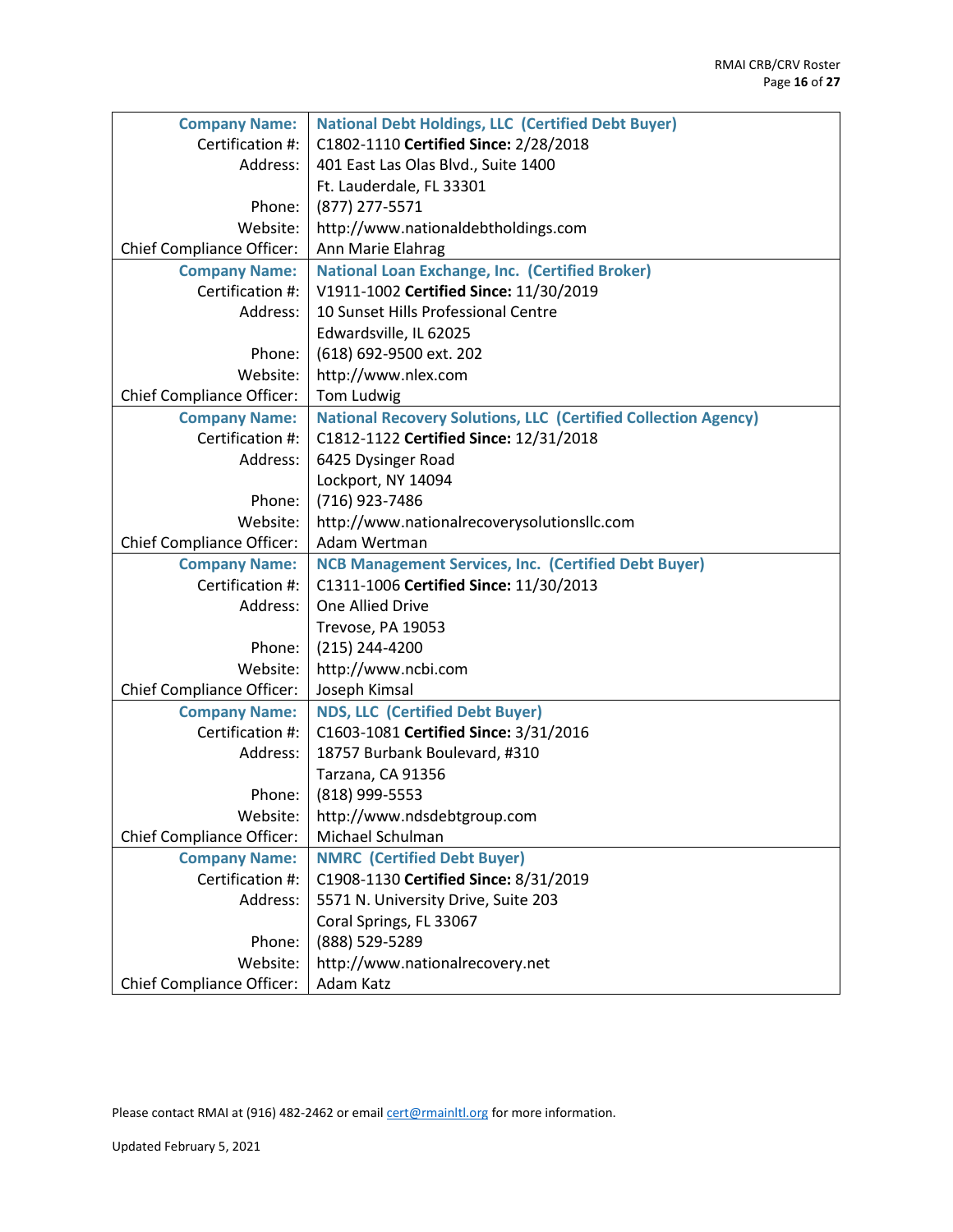| <b>Company Name:</b>             | <b>O &amp; L Law Group (Certified Law Firm)</b>               |
|----------------------------------|---------------------------------------------------------------|
| Certification #:                 | C1802-1111 Certified Since: 2/28/2018                         |
| Address:                         | 110 W. Columbus Drive                                         |
|                                  | Tampa, FL 33602                                               |
| Phone:                           | (813) 769-3985                                                |
| Website:                         | http://www.ollawgroup.com                                     |
| <b>Chief Compliance Officer:</b> | Richard Weissman, Esq.                                        |
| <b>Company Name:</b>             | <b>Oak Harbor Capital, LLC (Certified Debt Buyer)</b>         |
| Certification #:                 | C1410-1028 Certified Since: 10/31/2014                        |
| Address:                         | 2003 Western Avenue, Suite 340                                |
|                                  | Seattle, WA 98121-2162                                        |
| Phone:                           | (206) 493-1529                                                |
| Website:                         | Peter Fitzpatrick                                             |
| <b>Chief Compliance Officer:</b> |                                                               |
| <b>Company Name:</b>             | <b>Orion Portfolio Purchasing, LLC (Certified Debt Buyer)</b> |
| Certification #:                 | C1512-1059(8) Certified Since: 12/31/2015                     |
| Address:                         | 4730 S Fort Apache Rd, Ste 300                                |
|                                  | Las Vegas, NV 89147                                           |
| Phone:                           | (800) 305-9811                                                |
| Website:                         | http://www.orionportfoliopurchasing.net                       |
| <b>Chief Compliance Officer:</b> | Heather Kochamba                                              |
| <b>Company Name:</b>             | <b>Orion Portfolio Services, LLC (Certified Debt Buyer)</b>   |
| Certification #:                 | C1701-1102 Certified Since: 1/31/2017                         |
| Address:                         | 10375 Old Alabama Connector S Road, Suite 302                 |
|                                  | Alpharetta, GA 30022                                          |
| Phone:                           | (404) 975-1000                                                |
| Website:                         | http://www.orion-ps.com                                       |
| <b>Chief Compliance Officer:</b> | <b>Teresa Mautz</b>                                           |
| <b>Company Name:</b>             | <b>Paragon Capital LLC (Certified Debt Buyer)</b>             |
| Certification #:                 | C2001-1136(2) Certified Since: 1/31/2020                      |
| Address:                         | P.O. Box 100100                                               |
|                                  | Anchorage, AK 99510                                           |
| Phone:                           | Christi Pavia                                                 |
| Website:                         |                                                               |
| <b>Chief Compliance Officer:</b> |                                                               |
| <b>Company Name:</b>             | Peroutka, Miller, Klima & Peters, P.A. (Certified Law Firm)   |
| Certification #:                 | C1605-1088 Certified Since: 5/31/2016                         |
| Address:                         | 8028 Ritchie Highway, Suite 300                               |
|                                  | Pasadena, MD 21122                                            |
| Phone:                           | (410) 768-6066                                                |
| Website:                         | http://peroutkalaw.com                                        |
| <b>Chief Compliance Officer:</b> | Michael Lagana                                                |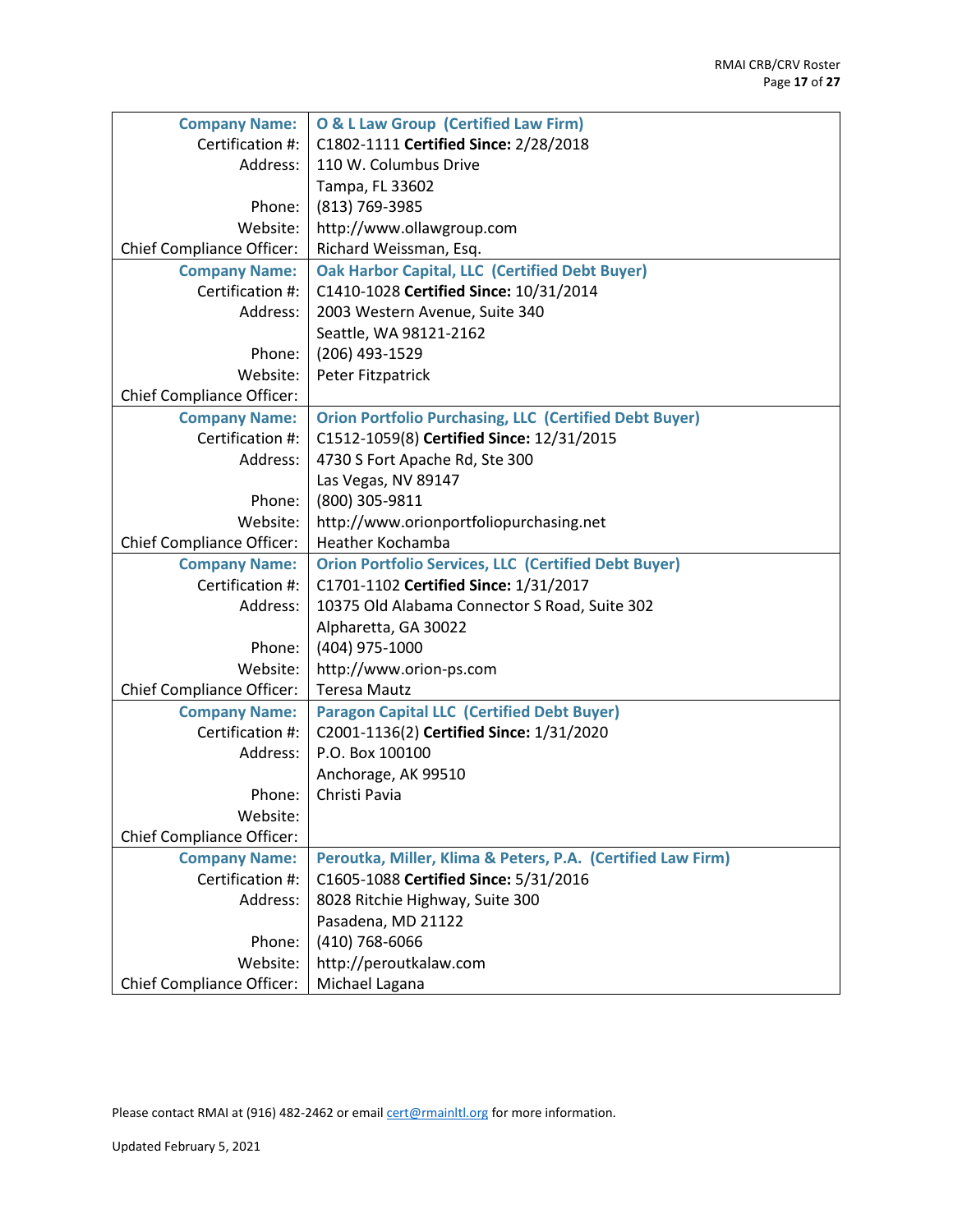| <b>Company Name:</b>             | <b>Pharus Funding, LLC (Certified Debt Buyer)</b>               |
|----------------------------------|-----------------------------------------------------------------|
| Certification #:                 | C1804-1115 Certified Since: 4/30/2018                           |
| Address:                         | 10245 E. Via Linda Blvd. Ste. #110                              |
|                                  | Scottsdale, AZ 85258                                            |
| Phone:                           | (480) 219-6240                                                  |
| Website:                         | http://www.pharusdebt.com                                       |
| <b>Chief Compliance Officer:</b> | Michael Druckman                                                |
| <b>Company Name:</b>             | <b>Pilot Receivables Management, LLC (Certified Debt Buyer)</b> |
| Certification #:                 | C1403-1015 (4) Certified Since: 6/30/2016                       |
| Address:                         | 10625 Techwoods Circle                                          |
|                                  | Cincinnati, OH 45242                                            |
| Phone:                           | http://www.unifund.com                                          |
| Website:                         | <b>Tracey Gibson</b>                                            |
| <b>Chief Compliance Officer:</b> |                                                                 |
| <b>Company Name:</b>             | <b>Pinnacle Credit Services, LLC (Certified Debt Buyer)</b>     |
| Certification #:                 | C1410-1029 (3) Certified Since: 10/31/2014                      |
| Address:                         | 625 Pilot Road Ste 2                                            |
|                                  | Las Vegas, NV 89119                                             |
| Phone:                           | (864) 248-8700                                                  |
| Website:                         | http://N/A                                                      |
| <b>Chief Compliance Officer:</b> | Ken Hamill                                                      |
| <b>Company Name:</b>             | <b>Plaza Services, LLC (Certified Debt Buyer)</b>               |
| Certification #:                 | C1704-1104 Certified Since: 4/30/2017                           |
| Address:                         | 110 Hammond Drive, Suite 110                                    |
|                                  | Atlanta, GA 30328                                               |
| Phone:                           | (877) 475-1103                                                  |
| Website:                         | http://www.plazaservicesllc.com                                 |
| <b>Chief Compliance Officer:</b> | Daniel Schindler                                                |
| <b>Company Name:</b>             | <b>PMGI, LLC (Certified Debt Buyer)</b>                         |
| Certification #:                 | C1804-1114 Certified Since: 4/30/2018                           |
| Address:                         | 6330 San Vicente Blvd #500                                      |
|                                  | Los Angeles, CA 90048                                           |
| Phone:                           | (714) 289-9414                                                  |
| Website:                         | http://www.pmgillc.com                                          |
| <b>Chief Compliance Officer:</b> | Jorge Garcia                                                    |
| <b>Company Name:</b>             | <b>Portfolio Group Investors, LLC (Certified Debt Buyer)</b>    |
| Certification #:                 | C1602-1070 Certified Since: 2/29/2016                           |
| Address:                         | 1821 Walden Office Square, Suite 205                            |
|                                  | Schaumburg, IL 60173                                            |
| Phone:                           | (847) 250-5233                                                  |
| Website:                         | http://www.portfoliogroupinvestors.com                          |
| <b>Chief Compliance Officer:</b> | Jennifer Cristao                                                |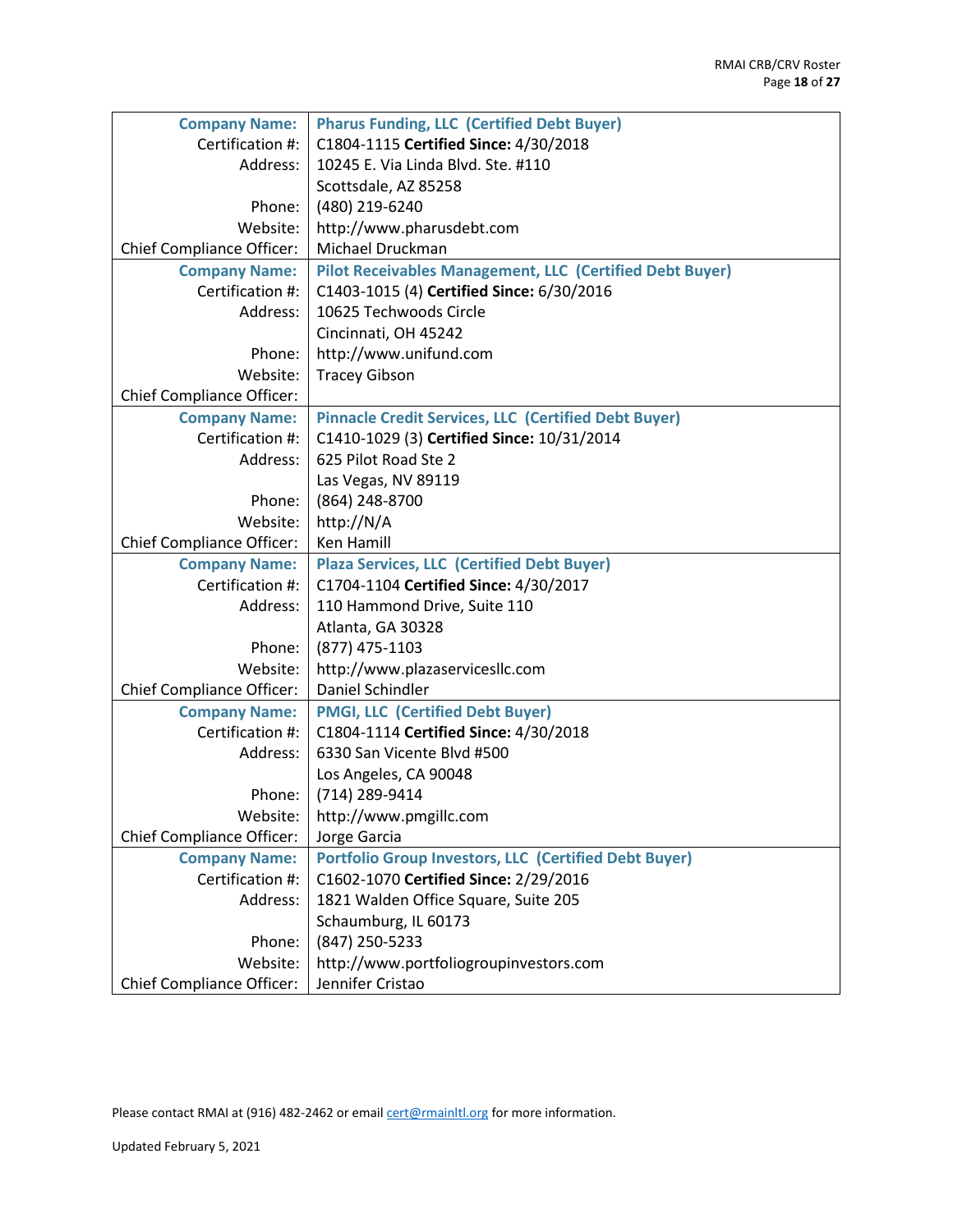| <b>Company Name:</b>             | <b>Portfolio Recovery Associates, LLC (Certified Debt Buyer)</b>       |
|----------------------------------|------------------------------------------------------------------------|
| Certification #:                 | C1409-1025 Certified Since: 9/30/2014                                  |
| Address:                         | 150 Corporate Boulevard                                                |
|                                  | Norfolk, VA 23502                                                      |
| Phone:                           | (757) 961-3525                                                         |
| Website:                         | http://www.portfoliorecovery.com                                       |
| <b>Chief Compliance Officer:</b> | Laura B White                                                          |
| <b>Company Name:</b>             | <b>Poser Investments, Inc. (Certified Debt Buyer)</b>                  |
| Certification #:                 | C1604-1084 Certified Since: 4/30/2016                                  |
| Address:                         | 55 W. Sierra Madre Blvd. Suite 202                                     |
|                                  | Sierra Madre, CA 91024                                                 |
| Phone:                           | $(626)$ 355-7100                                                       |
| Website:                         | http://www.poserinvestments.com                                        |
| <b>Chief Compliance Officer:</b> | Elizabeth Haug                                                         |
| <b>Company Name:</b>             | <b>PYOD, LLC (Certified Debt Buyer)</b>                                |
| Certification #:                 | C1410-1029 (6) Certified Since: 10/31/2014                             |
| Address:                         | 625 Pilot Road Ste 5                                                   |
|                                  | Las Vegas, NV 89119                                                    |
| Phone:                           | (864) 248-8700                                                         |
| Website:                         | http://N/A                                                             |
| <b>Chief Compliance Officer:</b> | Ken Hamill                                                             |
| <b>Company Name:</b>             | <b>Quantum3 Group, LLC (Certified Debt Buyer)</b>                      |
| Certification #:                 | C1602-1073 Certified Since: 2/29/2016                                  |
| Address:                         | 12006 98th Ave NE, Suite 200                                           |
|                                  | Kirkland, WA 98034-4218                                                |
| Phone:                           | (425) 242-7100                                                         |
| Website:                         | http://www.quantum3group.com                                           |
| <b>Chief Compliance Officer:</b> | Linh Tran                                                              |
| <b>Company Name:</b>             | <b>RAzOR Capital, LLC (Certified Debt Buyer)</b>                       |
| Certification #:                 | C1311-1005(2) Certified Since: 5/31/2014                               |
| Address:                         | 8000 Norman Center Drive, Suite 350                                    |
|                                  | Bloomington, MN 55437                                                  |
| Phone:                           | (952) 345-0061                                                         |
| Website:                         | http://www.razor-capital.com                                           |
| <b>Chief Compliance Officer:</b> | Monica Johnson                                                         |
| <b>Company Name:</b>             | <b>Recovery Management Solutions LLC (Certified Collection Agency)</b> |
| Certification #:                 | C2007-1145 Certified Since: 7/31/2020                                  |
| Address:                         | 485 Cayuga Road, Suite 402                                             |
|                                  | Cheetowaga, NY 14224                                                   |
| Phone:                           | (888) 906-2259                                                         |
| Website:                         | http://recoverymanagementsolutionsllc.com                              |
| <b>Chief Compliance Officer:</b> | Renee Hulett                                                           |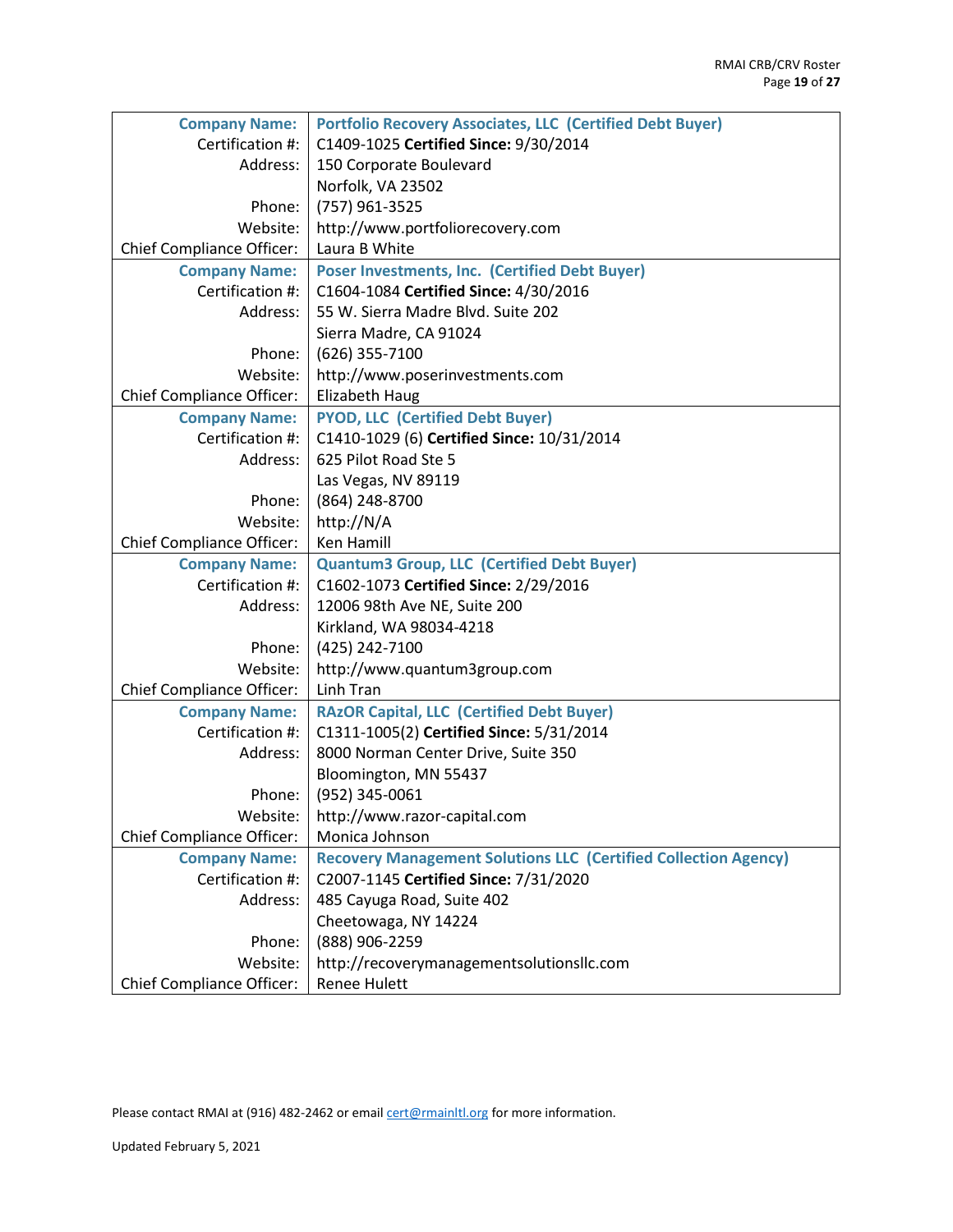| <b>Company Name:</b>             | Red Target, LLC dba SCJ Commercial Financial Services (Certified    |
|----------------------------------|---------------------------------------------------------------------|
| Certification #:                 | <b>Collection Agency)</b>                                           |
| Address:                         | C2009-1148 Certified Since: 9/30/2020                               |
|                                  | 17507 S Dupont Hwy                                                  |
| Phone:                           | Harrington, DE 19952-2370                                           |
| Website:                         | (302) 213-1050                                                      |
| <b>Chief Compliance Officer:</b> | http://www.scjinc.net                                               |
| <b>Company Name:</b>             | <b>Resurgence Capital, LLC (Certified Debt Buyer)</b>               |
| Certification #:                 | C1406-1020 Certified Since: 6/30/2014                               |
| Address:                         | 3000 Lakeside Drive, Suite 310-S                                    |
|                                  | Bannockburn, IL 60015                                               |
| Phone:                           | (847) 656-2189                                                      |
| Website:                         | http://www.resurgencecapitalllc.com                                 |
| <b>Chief Compliance Officer:</b> | <b>Todd Lansky</b>                                                  |
| <b>Company Name:</b>             | <b>Resurgence Legal Group, PC (Certified Law Firm)</b>              |
| Certification #:                 | C1406-1020 (2) Certified Since: 6/30/2014                           |
| Address:                         | 3000 Lakeside Drive, Suite 309S                                     |
|                                  | Bannockburn, IL 60015                                               |
| Phone:                           | http://www.resurgencelegal.com                                      |
| Website:                         |                                                                     |
| <b>Chief Compliance Officer:</b> |                                                                     |
| <b>Company Name:</b>             | <b>Resurgent Acquisitions LLC. (Certified Debt Buyer)</b>           |
| Certification #:                 | C1410-1029 (12) Certified Since: 11/30/2019                         |
| Address:                         | 6801 S. Cimarron Road, Suite 424-N                                  |
|                                  | Las Vegas, NV 89113                                                 |
| Phone:                           |                                                                     |
| Website:                         |                                                                     |
| <b>Chief Compliance Officer:</b> |                                                                     |
| <b>Company Name:</b>             | <b>Resurgent Capital Services, LP (Certified Collection Agency)</b> |
| Certification #:                 | C1410-1029 (2) Certified Since: 10/31/2014                          |
| Address:                         | 55 Beattie Place, Suite 110                                         |
|                                  | Greenville, SC 29601                                                |
| Phone:                           | (864) 248-8700                                                      |
| Website:                         | http://www.resurgent.com                                            |
| <b>Chief Compliance Officer:</b> | Ken Hamill                                                          |
| <b>Company Name:</b>             | <b>Resurgent Holdings, LLC (Certified Debt Buyer)</b>               |
| Certification #:                 | C1410-1029 Certified Since: 10/31/2014                              |
| Address:                         | 55 Beattie Place, Suite 110                                         |
|                                  | Greenville, SC 29601                                                |
| Phone:                           | (864) 248-8771                                                      |
| Website:                         | http://www.resurgent.com                                            |
| <b>Chief Compliance Officer:</b> | Kenneth Hamill                                                      |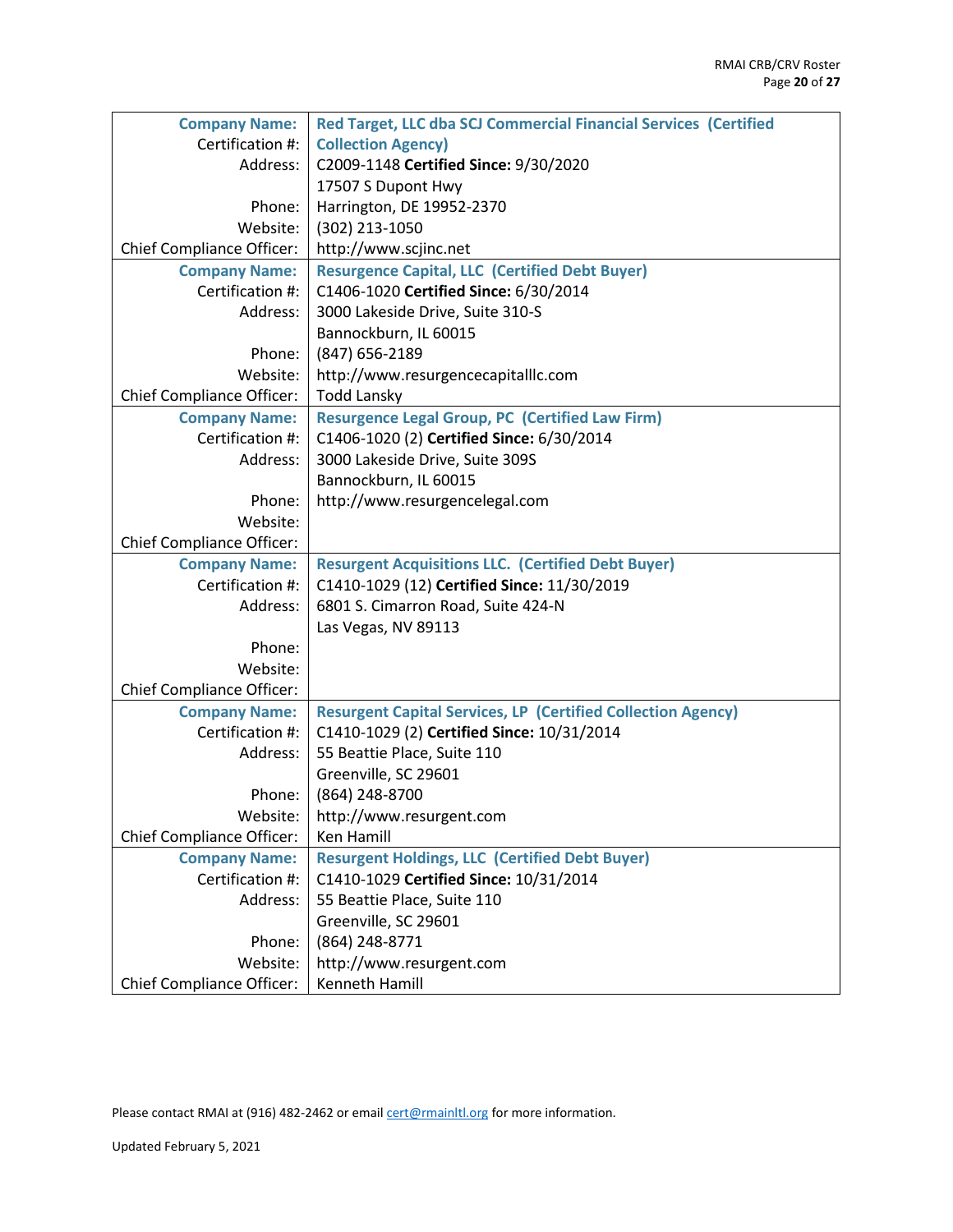| <b>Company Name:</b>             | <b>Resurgent Receivables LLC (Certified Debt Buyer)</b>         |
|----------------------------------|-----------------------------------------------------------------|
| Certification #:                 | C1410-1029 (13) Certified Since: 11/30/2019                     |
| Address:                         | 6801 S. Cimarron Road, Suite 424-I                              |
|                                  | Las Vegas, NV 89113                                             |
| Phone:                           |                                                                 |
| Website:                         |                                                                 |
| <b>Chief Compliance Officer:</b> |                                                                 |
| <b>Company Name:</b>             | <b>Reynolds &amp; Co. LLC (Certified Collection Agency)</b>     |
| Certification #:                 | C1410-1027 (3) Certified Since: 10/31/2014                      |
| Address:                         | 2075 W. Big Beaver Rd., Suite 200                               |
|                                  | Troy, MI 48084                                                  |
| Phone:                           | (248) 643-4440                                                  |
| Website:                         | http://www.grsimslaw.com                                        |
| <b>Chief Compliance Officer:</b> | G. Reynolds Sims                                                |
| <b>Company Name:</b>             | <b>Salander Enterprises, LLC (Certified Debt Buyer)</b>         |
| Certification #:                 | C1605-1090 (5) Certified Since: 5/31/2016                       |
| Address:                         | 225 S. Executive Drive, Suite 201                               |
|                                  | Brookfield, WI 53005                                            |
| Phone:                           | (262) 641-3715                                                  |
| Website:                         | http://N/A                                                      |
| <b>Chief Compliance Officer:</b> | Adam Dobberstein                                                |
| <b>Company Name:</b>             | SAM, Inc. - Solutions for Account Management (Certified Broker) |
| Certification #:                 | V2006-1003 Certified Since: 6/30/2020                           |
| Address:                         | 300 Liberty Avenue Suite 1502                                   |
|                                  | Pittsburgh, PA 15222                                            |
| Phone:                           | (717) 657-2963                                                  |
| Website:                         | http://www.SAMincSolutions.com                                  |
| <b>Chief Compliance Officer:</b> | Joe Adams                                                       |
| <b>Company Name:</b>             | <b>Sandia Resolution Company, LLC (Certified Debt Buyer)</b>    |
| Certification #:                 | C1903-1124 Certified Since: 3/28/2018                           |
| Address:                         | 8500 Menaul Blvd NE, Suite A-300                                |
|                                  | Albuquerque, NM 87112                                           |
| Phone:                           | (561) 214-5982                                                  |
| Website:                         | http://www.sandiaresolution.com                                 |
| <b>Chief Compliance Officer:</b> | <b>Michael Seibel</b>                                           |
| <b>Company Name:</b>             | <b>Scott &amp; Associates, PC (Certified Law Firm)</b>          |
| Certification #:                 | C2007-1146 Certified Since: 7/31/2020                           |
| Address:                         | 1120 Metrocrest Drive, Ste. 100                                 |
|                                  | Carrollton, TX 75006                                            |
| Phone:                           | (972) 428-3599                                                  |
| Website:                         | http://www.spalaw.com                                           |
| <b>Chief Compliance Officer:</b> | Tim Elizarrarez                                                 |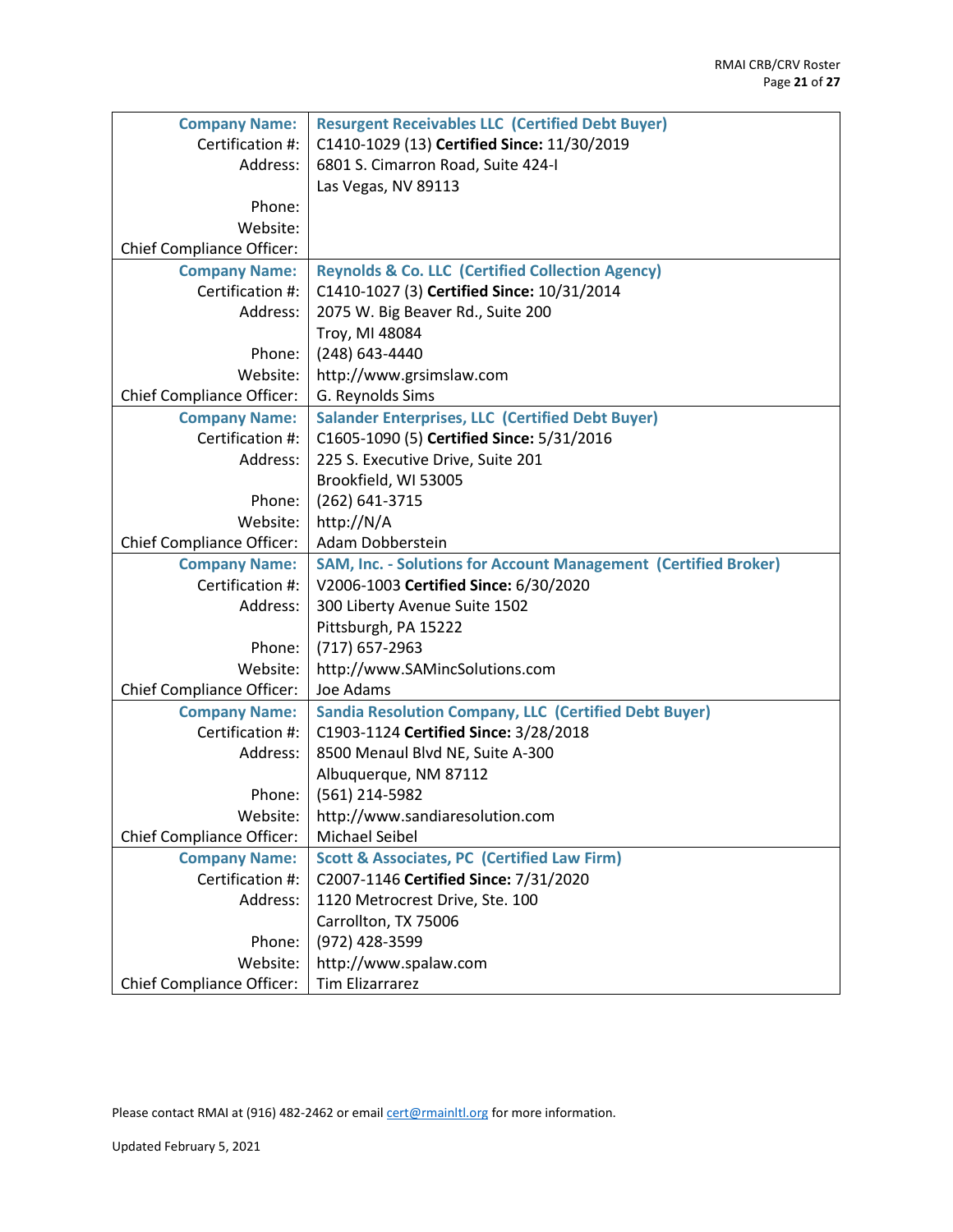| <b>Company Name:</b>                     | <b>Second Round, LP (Certified Debt Buyer)</b>                     |
|------------------------------------------|--------------------------------------------------------------------|
| Certification #:                         | C1405-1017 Certified Since: 5/31/2014                              |
| Address:                                 | 1701 Directors Blvd., Suite 900                                    |
|                                          | Austin, TX 78744                                                   |
| Phone:                                   | (512) 448-2600 Ext 1002                                            |
| Website:                                 | http://www.second-round.com                                        |
| <b>Chief Compliance Officer:</b>         | <b>Terri Haley</b>                                                 |
| <b>Company Name:</b>                     | <b>Security Credit Services, LLC (Certified Debt Buyer)</b>        |
| Certification #:                         | C1401-1010 Certified Since: 1/31/2014                              |
| Address:                                 | 306 Enterprise Drive                                               |
|                                          | Oxford, MS 38655                                                   |
| Phone:                                   | $(770)$ 431-6163                                                   |
| Website:                                 | http://www.securitycreditservicesllc.com                           |
| <b>Chief Compliance Officer:</b>         | <b>Brett Soldevila</b>                                             |
| <b>Company Name:</b>                     | <b>Sherman Acquisition, LLC (Certified Debt Buyer)</b>             |
| Certification #:                         | C1410-1029 (7) Certified Since: 10/31/2014                         |
| Address:                                 | 625 Pilot Road Ste 2                                               |
|                                          | Las Vegas, NV 89119                                                |
| Phone:                                   | (864) 248-8700                                                     |
| Website:                                 | http://N/A                                                         |
| <b>Chief Compliance Officer:</b>         | Ken Hamill                                                         |
| <b>Company Name:</b>                     | <b>Sherman Originator III, LLC (Certified Debt Buyer)</b>          |
| Certification #:                         | C1410-1029 (4) Certified Since: 10/31/2014                         |
| Address:                                 | 625 Pilot Road Ste 3                                               |
|                                          | Las Vegas, NV 89119                                                |
| Phone:                                   | (864) 248-8700                                                     |
| Website:                                 | http://N/A                                                         |
|                                          | Ken Hamill                                                         |
| <b>Chief Compliance Officer:</b>         |                                                                    |
| <b>Company Name:</b><br>Certification #: | <b>Sherman Originator, LLC (Certified Debt Buyer)</b>              |
|                                          | C1410-1029 (5) Certified Since: 10/31/2014                         |
| Address:                                 | 625 Pilot Road Ste 2                                               |
|                                          | Las Vegas, NV 89119                                                |
| Phone:                                   | (864) 248-8700                                                     |
| Website:                                 | http://N/A                                                         |
| <b>Chief Compliance Officer:</b>         | Ken Hamill                                                         |
| <b>Company Name:</b>                     | <b>Spire Recovery Solutions, LLC (Certified Collection Agency)</b> |
| Certification #:                         | C2010-1149 Certified Since: 10/31/2020                             |
| Address:                                 | 330 South Transit Street                                           |
|                                          | Lockport, NY 14094                                                 |
| Phone:                                   | (716) 807-8159                                                     |
| Website:                                 | https://www.spirerecoverysolutions.com/                            |
| <b>Chief Compliance Officer:</b>         | Clifton Gibson                                                     |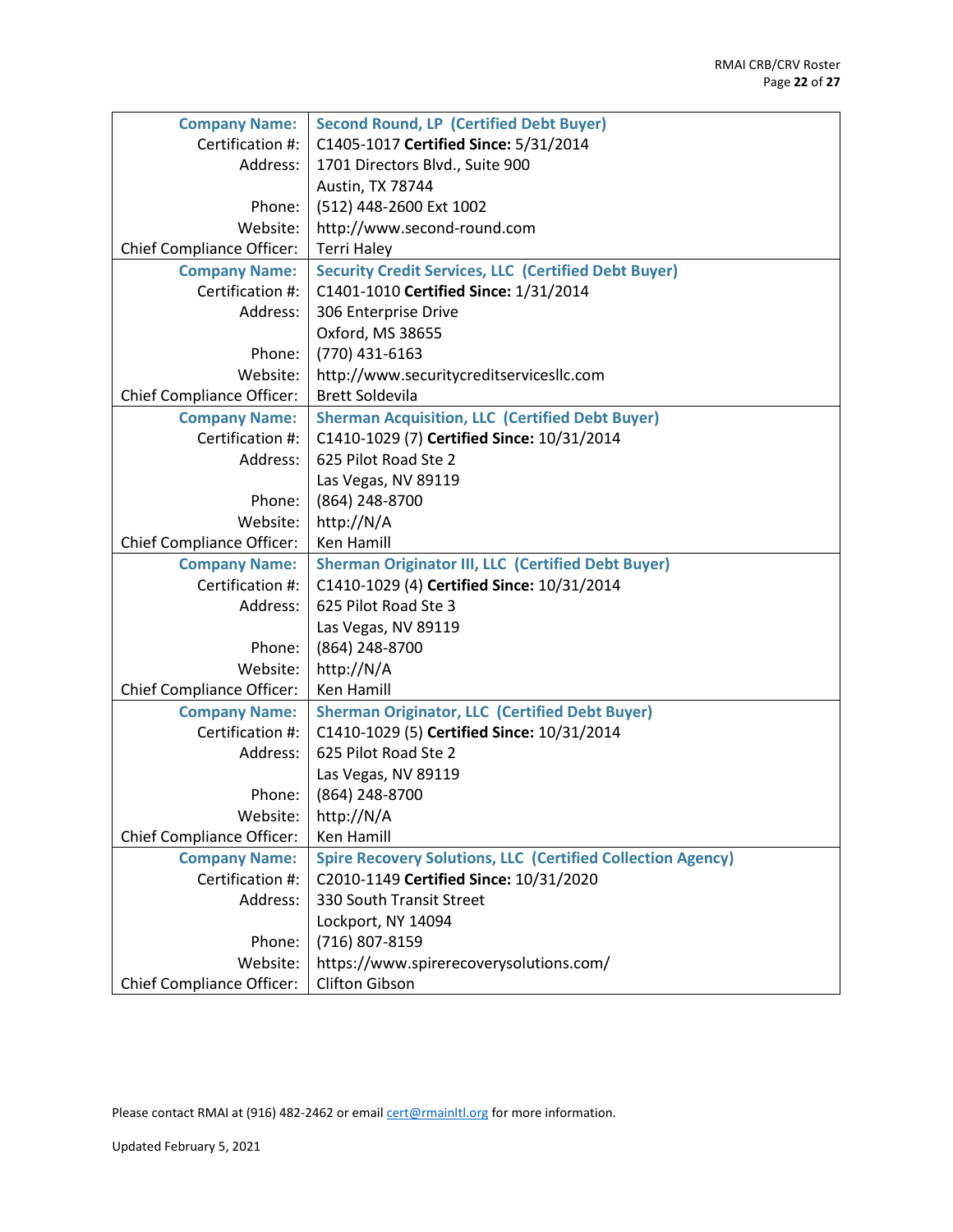| <b>Company Name:</b>             | <b>Spring Oaks Capital, LLC (Certified Debt Buyer)</b>            |
|----------------------------------|-------------------------------------------------------------------|
| Certification #:                 | C1911-1132 Certified Since: 11/30/2019                            |
| Address:                         | 1400 Crossways Blvd, Ste. 100B                                    |
|                                  | Chesapeake, VA 23320                                              |
| Phone:                           | (917) 478-5919                                                    |
| Website:                         | http://www.springoakscapital.com                                  |
| <b>Chief Compliance Officer:</b> | Andrew Blady                                                      |
| <b>Company Name:</b>             | <b>Stenger &amp; Stenger P.C. (Certified Law Firm)</b>            |
| Certification #:                 | C1907-1129 Certified Since: 7/31/2019                             |
| Address:                         | 2618 E. Paris Avenue SE                                           |
|                                  | Grand Rapids, MI 49546                                            |
| Phone:                           | (616) 940-1190                                                    |
| Website:                         | http://www.stengerlaw.com                                         |
| <b>Chief Compliance Officer:</b> | <b>Phillip Stenger</b>                                            |
| <b>Company Name:</b>             | <b>Stone, Higgs &amp; Drexler (Certified Debt Buyer)</b>          |
| Certification #:                 | C1911-1131 Certified Since: 11/30/2019                            |
| Address:                         | 150 Court Ave.                                                    |
|                                  | Stone, Higgs & Drexler Building                                   |
| Phone:                           | Memphis, TN 38103                                                 |
| Website:                         | $(901) 528 - 1111$                                                |
| <b>Chief Compliance Officer:</b> | http://stonehiggsdrexler.com                                      |
|                                  | <b>George Higgs</b>                                               |
| <b>Company Name:</b>             | <b>Strategic Alliances, Inc (Certified Debt Buyer)</b>            |
| Certification #:                 | C1601-1064(4) Certified Since: 1/31/2016                          |
| Address:                         | 3091 Governors Lake Drive, Suite 500                              |
|                                  | Norcross, GA 30071                                                |
| Phone:                           | (404) 523-9901                                                    |
| Website:                         | http://www.1fam.com                                               |
| <b>Chief Compliance Officer:</b> | <b>Missy Meggison</b>                                             |
| <b>Company Name:</b>             | <b>Superlative RM (Certified Collection Agency)</b>               |
| Certification #:                 | C1907-1128 Certified Since: 7/31/2019                             |
| Address:                         | 9355 E. Stockton Blvd., Suite 210                                 |
|                                  | Elk Grove, CA 95624                                               |
| Phone:                           | (916) 478-6705                                                    |
| Website:                         | http://www.superlativerm.com/about-us/                            |
| <b>Chief Compliance Officer:</b> | Jerry Terrill                                                     |
| <b>Company Name:</b>             | <b>Synergetic Communication Inc (Certified Collection Agency)</b> |
| Certification #:                 | C2006-1143 Certified Since: 6/30/2020                             |
| Address:                         | 5450 NW Central Suite 220                                         |
|                                  | Houston, TX 77092                                                 |
| Phone:                           | (713) 859-8254                                                    |
| Website:                         | http://www.syncomcorp.net                                         |
| <b>Chief Compliance Officer:</b> | Tim Caraveo                                                       |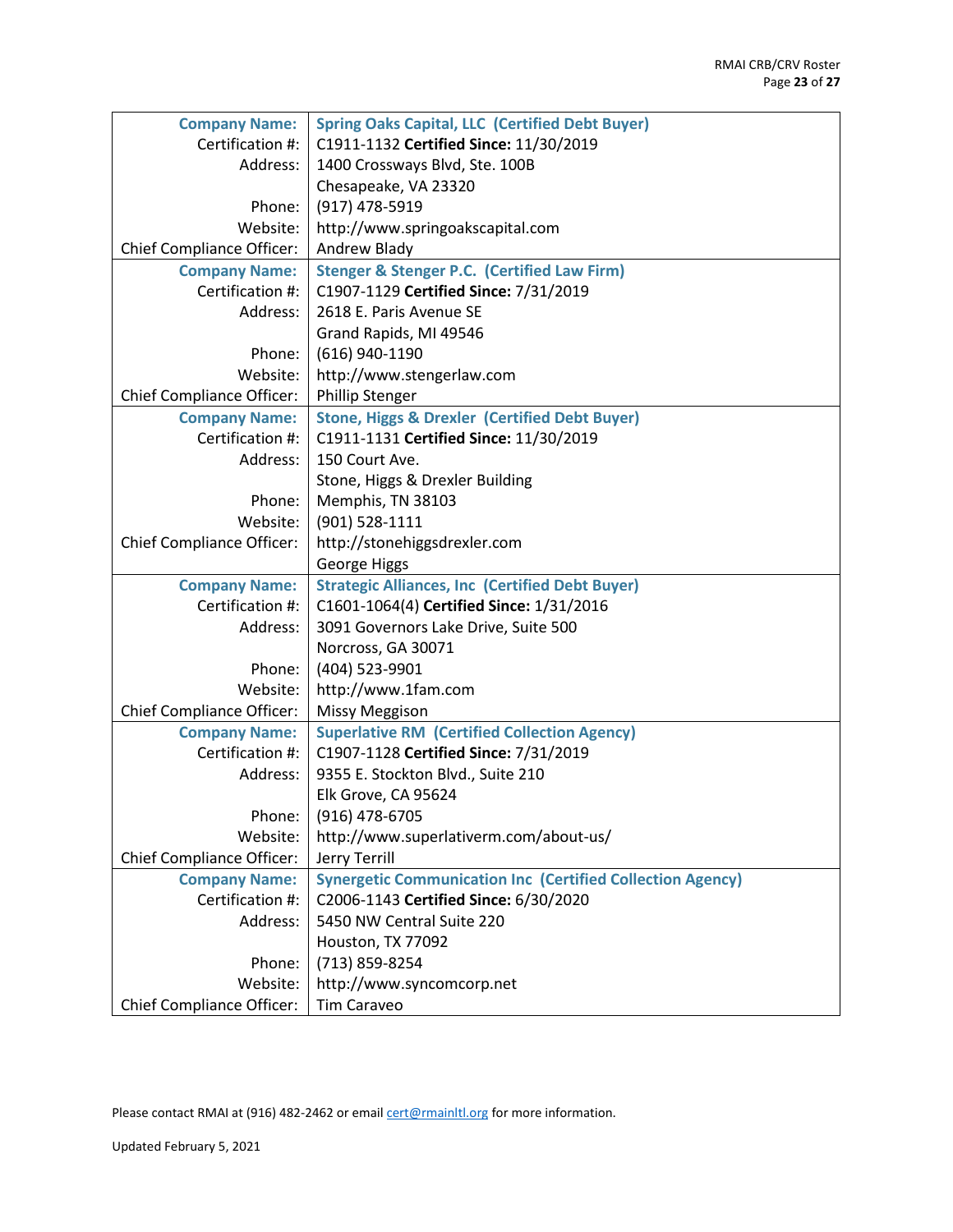| <b>Company Name:</b>             | T & I Enterprises, LLC (Certified Debt Buyer)        |
|----------------------------------|------------------------------------------------------|
| Certification #:                 | C1611-1098 Certified Since: 11/30/2016               |
| Address:                         | 6681 Country Club Drive                              |
|                                  | Golden Valley, MN 55427                              |
| Phone:                           | (763) 267-6700                                       |
| Website:                         | http://www.tandienterprises.com                      |
| <b>Chief Compliance Officer:</b> | <b>Todd Gurstel</b>                                  |
| <b>Company Name:</b>             | <b>Tag Process Service, Inc. (Certified Vendor)</b>  |
| Certification #:                 | V2012-1005 Certified Since: 12/31/2020               |
| Address:                         | 637 S. 48th Street, Suite 101                        |
|                                  | Tempe, AZ 85281                                      |
| Phone:                           | (602) 254-3900 ext100                                |
| Website:                         | http://tagprocess.com                                |
| <b>Chief Compliance Officer:</b> |                                                      |
| <b>Company Name:</b>             | <b>TEM Capital, LLC (Certified Debt Buyer)</b>       |
| Certification #:                 | C1611-1098(2) Certified Since: 11/30/2016            |
| Address:                         | 6681 Country Club Drive                              |
|                                  | Golden Valley, MN 55427                              |
| Phone:                           | $(612) 664 - 8200$                                   |
| Website:                         | http://N/A                                           |
| <b>Chief Compliance Officer:</b> | <b>Todd Gurstel</b>                                  |
| <b>Company Name:</b>             | <b>The Axiom Group (Certified Collection Agency)</b> |
| Certification #:                 | C1812-1120 Certified Since: 12/31/2018               |
| Address:                         | 12425 Race Track Road                                |
|                                  | Suite 100                                            |
| Phone:                           | Tampa, FL 33626                                      |
| Website:                         | (727) 724-4200                                       |
| <b>Chief Compliance Officer:</b> | https://fullcirclefs.com/                            |
|                                  | Ryan Wall                                            |
| <b>Company Name:</b>             | The Bureaus, Inc. (Certified Debt Buyer)             |
| Certification #:                 | C1402-1011 Certified Since: 2/28/2014                |
| Address:                         | 650 Dundee Road Suite 370                            |
|                                  | Northbrook, IL 60062                                 |
| Phone:                           | (847) 328-4300                                       |
| Website:                         | http://www.thebureaus.com                            |
| <b>Chief Compliance Officer:</b> | Aristotle Sangalang                                  |
| <b>Company Name:</b>             | <b>The Cadle Company (Certified Debt Buyer)</b>      |
| Certification #:                 | C1512-1060 Certified Since: 12/31/2015               |
| Address:                         | 100 North Center Street                              |
|                                  | Newton Falls, OH 44444                               |
| Phone:                           | (330) 872-0918 Ext 3108                              |
| Website:                         | http://www.cadleco.com                               |
| <b>Chief Compliance Officer:</b> | <b>Bill Shaulis</b>                                  |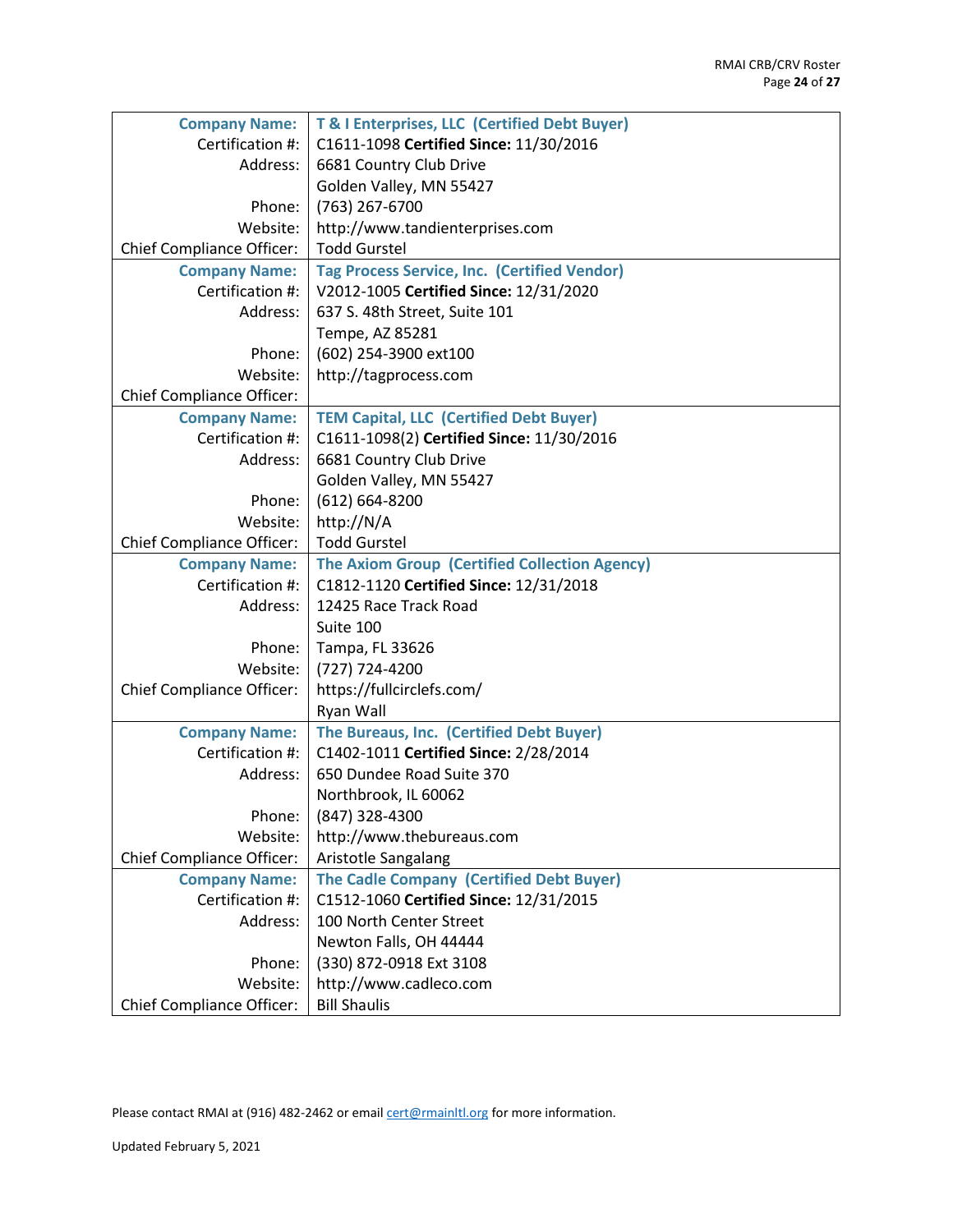| <b>Company Name:</b>             | <b>Troy Capital, LLC (Certified Debt Buyer)</b>     |
|----------------------------------|-----------------------------------------------------|
| Certification #:                 | C1311-1008 Certified Since: 11/30/2013              |
| Address:                         | 2660 S. Rainbow Blvd., #D-104                       |
|                                  | Las Vegas, NV 89146                                 |
| Phone:                           | (702) 233-3302                                      |
| Website:                         | http://www.troycapital.com                          |
| <b>Chief Compliance Officer:</b> | Rance Willey                                        |
| <b>Company Name:</b>             | <b>TrueAccord (Certified Collection Agency)</b>     |
| Certification #:                 | C1901-1123 Certified Since: 1/31/2019               |
| Address:                         | 16011 College Blvd., Suite 130                      |
|                                  |                                                     |
|                                  | Lenexa, KS 66219                                    |
| Phone:                           | (415) 850-9585                                      |
| Website:                         | https://www.trueaccord.com/                         |
| <b>Chief Compliance Officer:</b> | Kelly Knepper-Stephens                              |
| <b>Company Name:</b>             | <b>U.S. Asset Management (Certified Debt Buyer)</b> |
| Certification #:                 | C1810-1117 Certified Since: 10/31/2018              |
| Address:                         | 700 Longwater Drive                                 |
|                                  | Norwell, MA 02061                                   |
| Phone:                           | (718) 753-4196                                      |
| Website:                         | http://usassetmgmt.com                              |
| <b>Chief Compliance Officer:</b> | <b>Matthew Clark</b>                                |
| <b>Company Name:</b>             | <b>Unifund CCR LLC (Certified Debt Buyer)</b>       |
| Certification #:                 | C1403-1015 Certified Since: 3/31/2014               |
| Address:                         | 10625 Techwoods Circle                              |
|                                  | Cincinnati, OH 45242                                |
| Phone:                           | (513) 246-6259                                      |
| Website:                         | http://www.unifund.com                              |
| <b>Chief Compliance Officer:</b> | <b>Tracey Gibson</b>                                |
| <b>Company Name:</b>             | <b>Unifund CCR Partners (Certified Debt Buyer)</b>  |
| Certification #:                 | C1403-1015 (2) Certified Since: 6/30/2016           |
| Address:                         | 10625 Techwoods Circle                              |
|                                  | Cincinnati, OH 45242                                |
| Phone:                           | http://www.unifund.com                              |
| Website:                         | <b>Tracey Gibson</b>                                |
| <b>Chief Compliance Officer:</b> |                                                     |
| <b>Company Name:</b>             | <b>Unifund Corporation (Certified Debt Buyer)</b>   |
| Certification #:                 | C1403-1015 (3) Certified Since: 6/30/2016           |
| Address:                         | 10625 Techwoods Circle                              |
|                                  | Cincinnati, OH 45242                                |
| Phone:                           | http://www.unifund.com                              |
| Website:                         | <b>Tracey Gibson</b>                                |
| <b>Chief Compliance Officer:</b> |                                                     |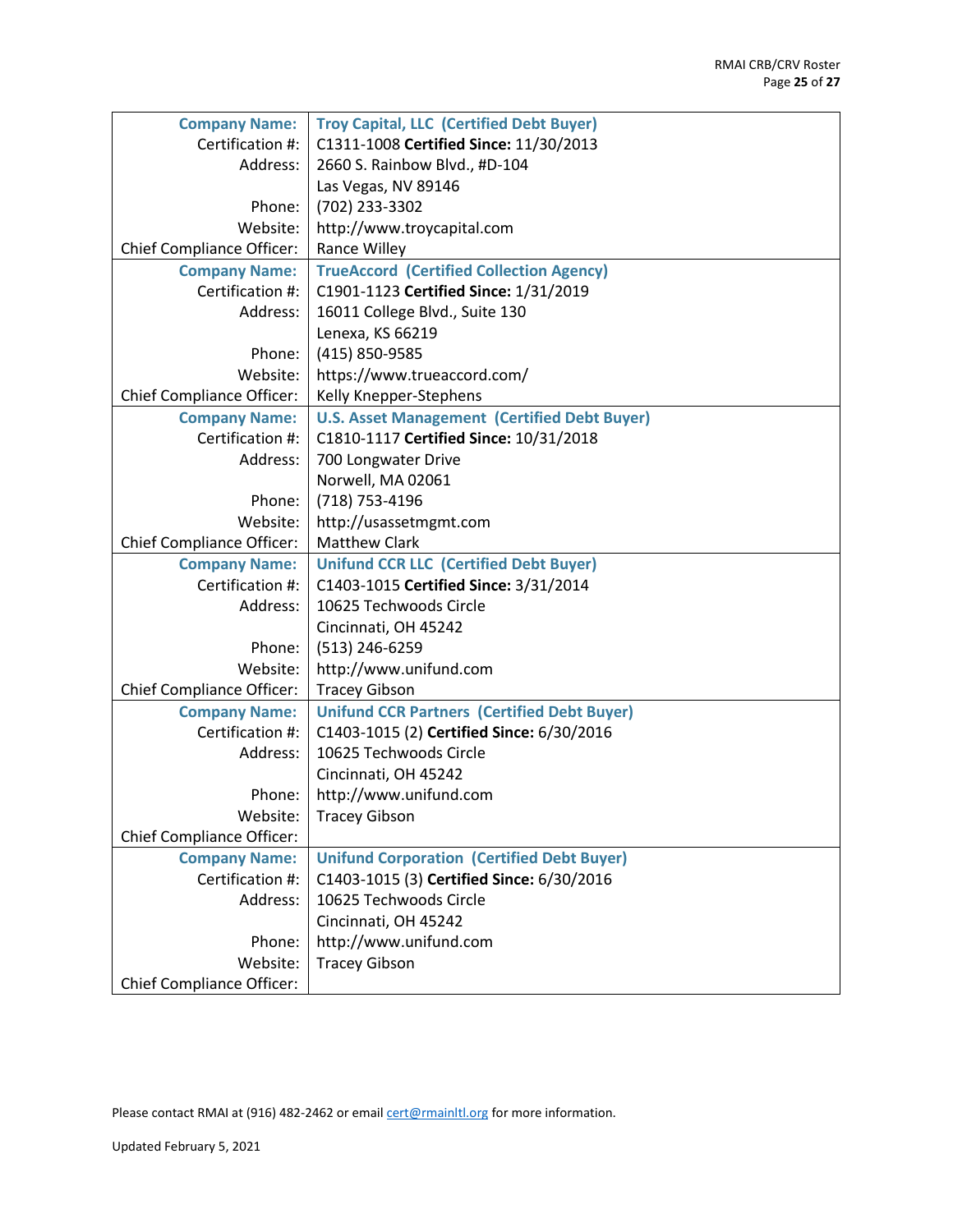| <b>Company Name:</b>             | <b>United Holding Group (Certified Debt Buyer)</b>           |
|----------------------------------|--------------------------------------------------------------|
| Certification #:                 | C1603-1080 Certified Since: 3/31/2016                        |
| Address:                         | One Maroon Circle                                            |
|                                  | 9781 Meridian Blvd., Suite 340                               |
| Phone:                           | Englewood, CO 80112                                          |
| Website:                         | (720) 266-4029                                               |
| <b>Chief Compliance Officer:</b> | http://www.uhgllc.com                                        |
|                                  | Katherine O'Brien                                            |
| <b>Company Name:</b>             | <b>Universal Fidelity LP (Certified Collection Agency)</b>   |
| Certification #:                 | C2006-1144 Certified Since: 6/30/2020                        |
| Address:                         | 1904 West Grand Parkway North, Suite 220                     |
|                                  | Katy, TX 77449                                               |
| Phone:                           | 2816474100                                                   |
| Website:                         | http://WWW.UFLP.COM                                          |
| <b>Chief Compliance Officer:</b> | Jessica Hearn                                                |
| <b>Company Name:</b>             | <b>Velo Law Office (Certified Law Firm)</b>                  |
| Certification #:                 | C1905-1125 Certified Since: 5/31/2019                        |
| Address:                         | 1750 Leonard Street NE                                       |
|                                  | Grand Rapids, MI 49505                                       |
| Phone:                           | $(616)$ 333-0707                                             |
| Website:                         | http://www.velo.law                                          |
| <b>Chief Compliance Officer:</b> | <b>Scott Renner</b>                                          |
| <b>Company Name:</b>             | <b>Velocity Investments, LLC (Certified Debt Buyer)</b>      |
| Certification #:                 | C1507-1045 (2) Certified Since: 7/31/2015                    |
| Address:                         | 1800 Rt. 34 North, Suite 404 A                               |
|                                  | Wall, NJ 07719                                               |
| Phone:                           | 732-556-9090 Ext 15                                          |
| Website:                         | http://www.velocityrecoveries.com                            |
| <b>Chief Compliance Officer:</b> | James Mastriani                                              |
| <b>Company Name:</b>             | <b>Velocity Portfolio Group, Inc. (Certified Debt Buyer)</b> |
| Certification #:                 | C1507-1045 Certified Since: 7/31/2015                        |
| Address:                         | 1800 Rt. 34 North, Suite 305                                 |
|                                  | Wall, NJ 07719                                               |
| Phone:                           | 732-556-9090 Ext 1015                                        |
| Website:                         | http://www.velocityrecoveries.com                            |
| <b>Chief Compliance Officer:</b> | Peter Ragan, Jr.                                             |
| <b>Company Name:</b>             | <b>Velocity Servicing, LLC (Certified Collection Agency)</b> |
| Certification #:                 | C1507-1045(3) Certified Since: 7/31/2019                     |
| Address:                         | 1800 Route 34 North, Suite 305                               |
|                                  | Wall, NJ 07719                                               |
| Phone:                           |                                                              |
| Website:                         |                                                              |
| <b>Chief Compliance Officer:</b> |                                                              |